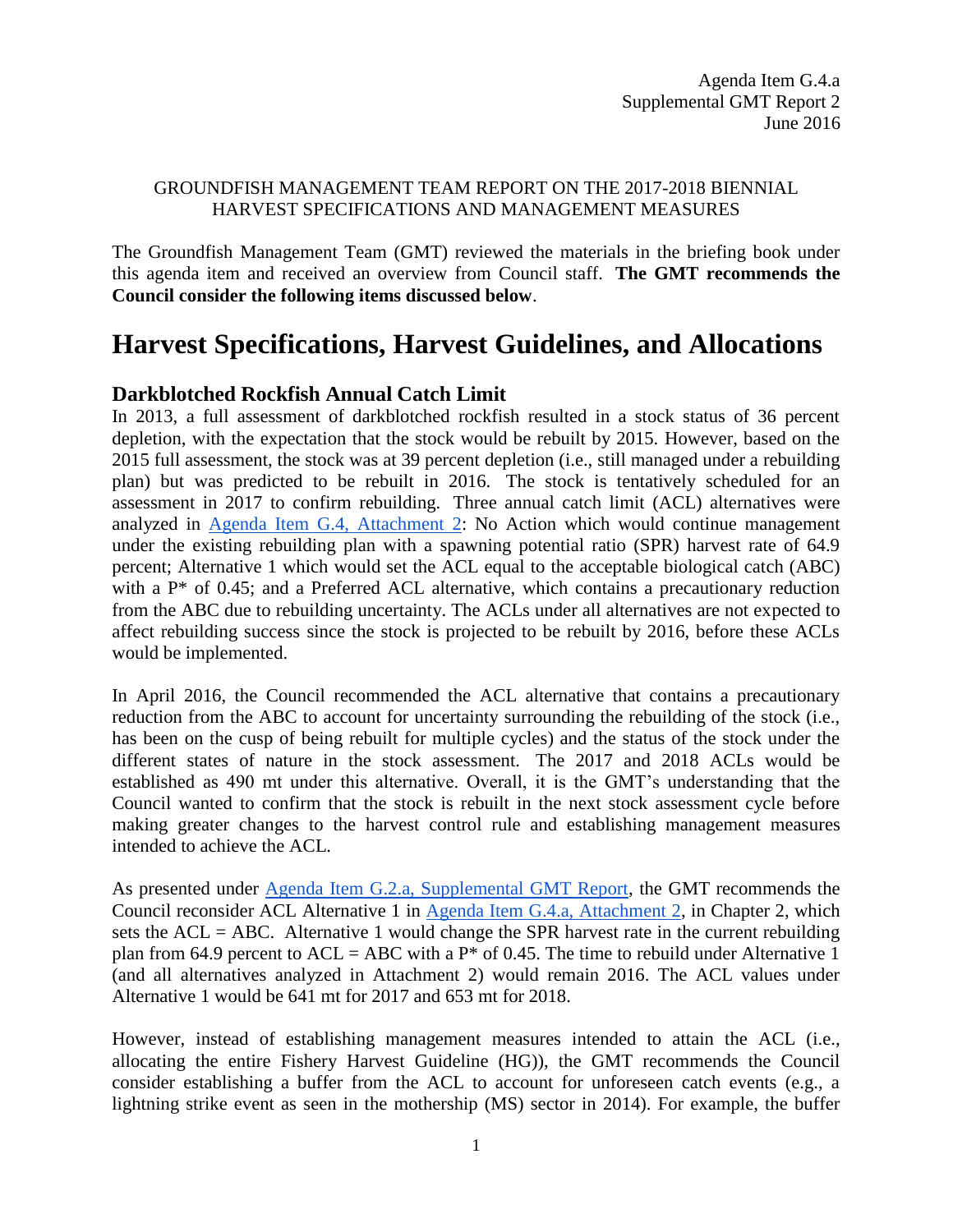could be set equal to the difference between the 490 mt ACL proposed in April and the Alternative 1 ACLs, which would be 151 mt in 2017 and 163 mt in 2018. The 2017-2018 regulations could add the buffer to the already established non-tribal deductions from the ACL. This would allow the National Marine Fisheries Service (NMFS) to release those deductions inseason through routine inseason action to a particular sector in response to unforeseen catch events. The process to release the buffer would be done through routine inseason action at a Council meeting; through the same process that is used when it is determined that research, exempted fishing permit (EFP), or incidental open access mortality is lower than the pre-season projections. When determining whether to release the buffer, the Council would consider the allocation framework criteria outlined in the Fishery Management Plan (FMP), and the objectives to maintain or extend fishing and marketing opportunities, taking into account the best available fishery information on sector needs. In the event the buffer is not reallocated inseason it would provide an additional buffer to ensure mortality does not exceed the ACL.

#### *Impacts of the Buffer Proposal*

Providing a buffer in the manner described above has the same impacts as described under Alternative 3 in Chapter 4 (which combines the April ACLs with preliminary preferred management measures) because the allocations would be the same as under Alternative 1 with the buffer. The Alternative 1 buffer proposal is not expected to result in changes in fishing behavior, because the sectors are expected to continue to utilize individual accountability and coop management to reduce bycatch interactions. Furthermore, there is no guarantee that the buffer would be released, and there is limited access to it since buffers could only be released at a Council meeting through routine inseason action with implementation occurring several weeks later. That is, it would be impractical and inefficient to design fishing operations based on potential access to the buffer.

Under the buffer approach described above, all sectors would receive lower allocations than under Alternative 1 for darkblotched. In other words, there is potential foregone yield by all sectors (either through targeting or increased access to bycatch) by establishing the buffer under Alternative 1. [Table 1](#page-2-0) below shows the allocations under Alternative 1 with and without the buffer for both 2017 and 2018. In recent years, attainment of darkblotched has been low for the non-trawl sectors, the individual fishing quota (IFQ) sector has landed between 30-40 percent and the at-sea sectors have seen varied landings (including two overages of initial allocations in 2011 for the catcher-processors (CPs) and 2014 for MS; [Agenda Item G.2.a, Supplemental](http://www.pcouncil.org/wp-content/uploads/2016/06/G2a_Sup_WDFW_Rpt2_AnalysisAltsRevAM21_JUN2016BB.pdf)  WDFW [Report 2\)](http://www.pcouncil.org/wp-content/uploads/2016/06/G2a_Sup_WDFW_Rpt2_AnalysisAltsRevAM21_JUN2016BB.pdf). Therefore the actual forgone yield might have limited impact. The forgone yield by implementing the buffer could be considered the price for addressing uncertainty in the assessment and projected catches as well as future management of the fishery (i.e. unsure of what level of targeting might occur), while achieving conservation goals and objectives and providing stability in management of the fishery, as envisioned in the FMP and under the Magnuson-Stevens Act (MSA).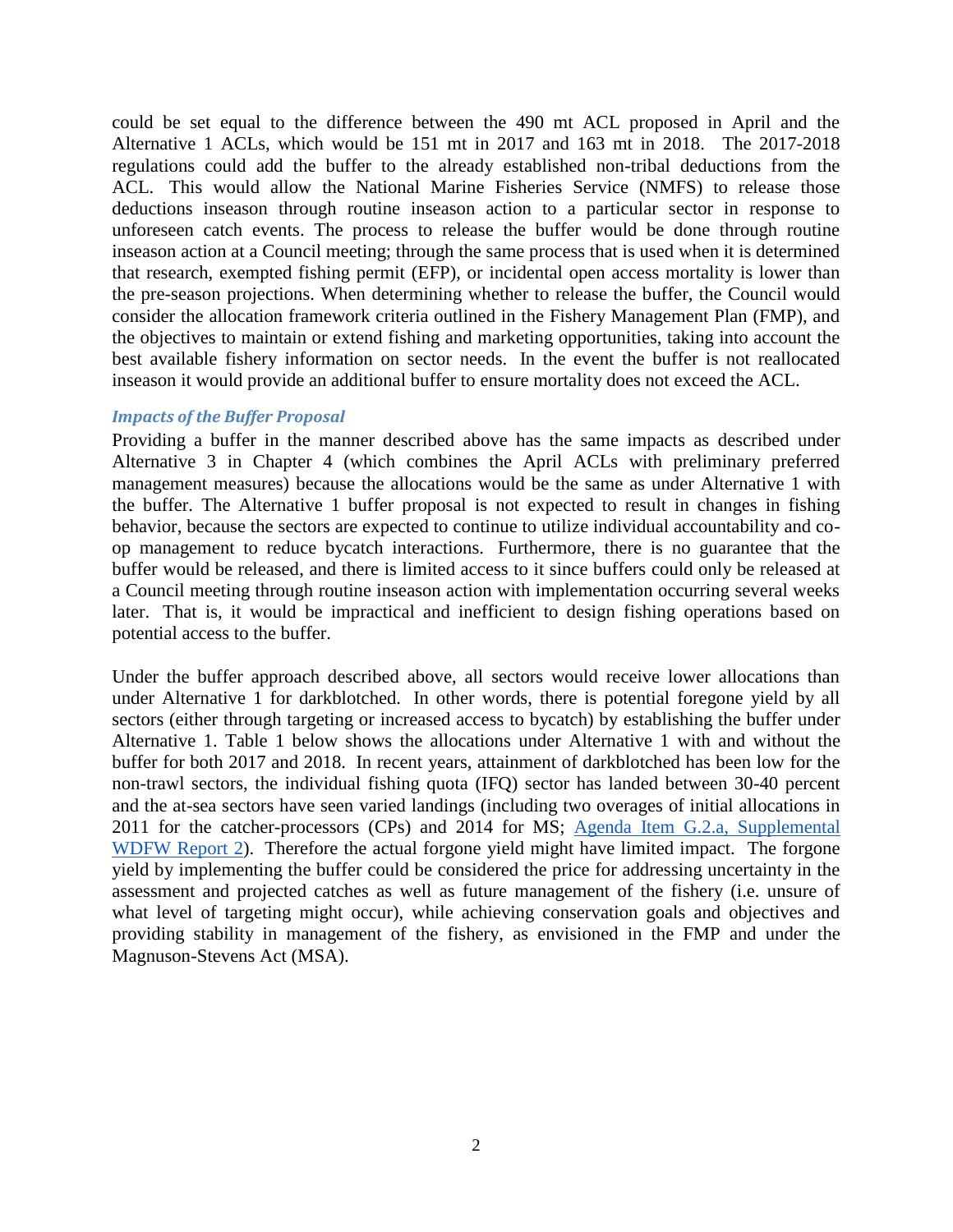| <b>Harvest</b><br><b>Specification</b> |              | <b>Alternative 1</b><br>$(ABC=ACL)$ | <b>Alterative 1</b><br>$(ABC=ACL)$ with<br><b>Buffer</b> |       | <b>Forgone Yield by</b><br><b>Implementing the Buffer</b><br>under Alternative 1 |       |  |  |  |
|----------------------------------------|--------------|-------------------------------------|----------------------------------------------------------|-------|----------------------------------------------------------------------------------|-------|--|--|--|
|                                        | 2017         | 2018                                | 2017                                                     | 2018  | 2017                                                                             | 2018  |  |  |  |
| <b>OFL</b>                             | 671          | 689                                 | 671                                                      | 689   | 0.0                                                                              | 0.0   |  |  |  |
| <b>ABC</b>                             | 641          | 653                                 | 641                                                      | 653   | 0.0                                                                              | 0.0   |  |  |  |
| <b>ACL</b>                             | 641          | 653                                 | 641                                                      | 653   | 0.0                                                                              | 0.0   |  |  |  |
| Research, EFP,<br>Tribal, IOA          | 27.3         | 27.3                                | 27.3                                                     | 27.3  | 0.0                                                                              | 0.0   |  |  |  |
| <b>Buffer</b>                          | N/A          | N/A                                 | 151.0                                                    | 163   |                                                                                  |       |  |  |  |
| HG                                     | 613.8        | 625.8                               | 462.8                                                    | 462.8 | 151.0                                                                            | 163   |  |  |  |
| Trawl                                  | 583.1        | 594.6                               | 439.6                                                    | 439.6 | 143.5                                                                            | 155   |  |  |  |
| -Shorebased IFQ                        | 552.6        | 563.4                               | 416.7                                                    | 416.7 | 135.9                                                                            | 146.7 |  |  |  |
| $-CP$                                  | 17.8<br>18.2 |                                     | 13.5                                                     | 13.5  | 4.4                                                                              | 4.7   |  |  |  |
| $-MS$                                  | 12.6         | 12.8                                | 9.5                                                      | 9.5   | 3.1                                                                              | 3.3   |  |  |  |
| Non-Trawl                              | 30.7         | 31.3                                | 23.1                                                     | 23.1  | 7.6                                                                              | 8.2   |  |  |  |

<span id="page-2-0"></span>**Table 1. Comparison of the Darkblotched Rockfish Allocations from Alternative 1 with and without the Buffers.**

### *Summary*

The GMT believes that this alternative approach to increase the ACLs for darkblotched rockfish could (1) potentially provide relief to all sectors, but most likely the trawl sectors, in the event of unforeseen catch events; (2) it would not reduce IFQ allocations and harvest potential compared to Alternative 3; and (3) it would be a simpler option that reduces workload compared to other options discussed at this meeting.

## **Therefore, the GMT recommends the Council consider increasing the darkblotched ACL and make the difference between these ACLs and the Council's initial FPA ACLs a buffer (i.e. off-the-top deduction from the ACL).**

The GMT acknowledges that this approach is not intended as a long-term solution to address the purpose and need described under Agenda Item G.2, and **the GMT recommends that a longterm solution continue to be pursued.**

## **Pacific Ocean Perch Annual Catch Limit**

In September 2015, the GMT believed that revisions to the 2011 Pacific ocean perch (POP) rebuilding analysis and alternatives for a more detailed analysis were not necessary since catches have been below the ACL, and POP did not appear to be constraining any fisheries (Agenda Item [H.5.a, Supplemental Revised GMT Report, September, 2015\)](http://www.pcouncil.org/wp-content/uploads/2015/09/H5a_SUP_REVISED_GMT_Rpt_SEPT2015BB1.pdf). None-the-less, the Council recommended updating the 2011 rebuilding analysis. In November 2015, a revised rebuilding analysis was presented with actual catch numbers in 2011-2014, and ACLs in 2015 and 2016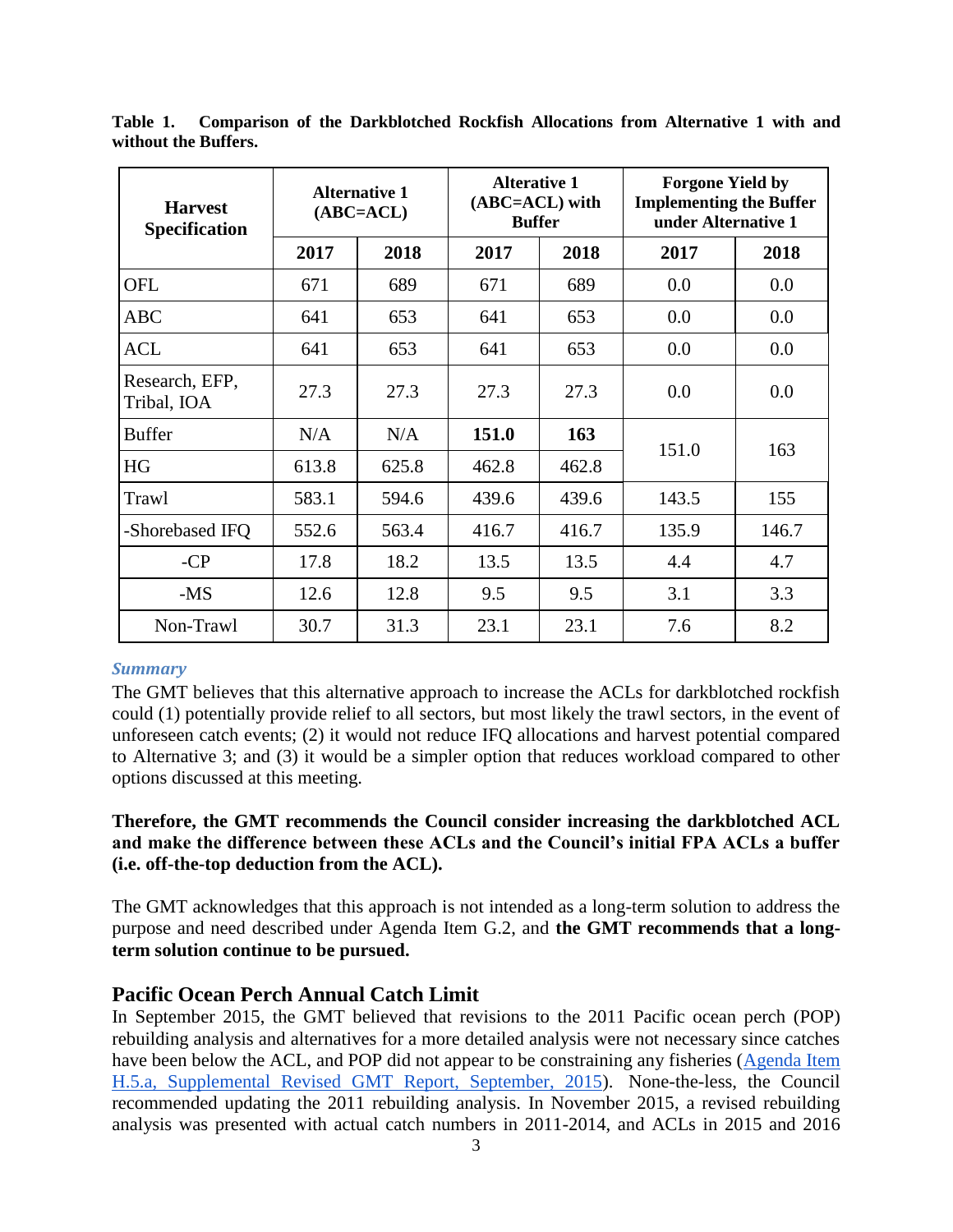[\(Agenda Item I.4.a, Attachment 7\)](http://www.pcouncil.org/wp-content/uploads/2015/10/I4_Att7_POPrebuild2015_Nov2015BB.pdf). The Council recommended in November 2015 and in April 2016 that the default harvest control rule for POP, as described in the current rebuilding plan (SPR=86.4 percent,  $T_{\text{target}} = 2051$ ), be established for 2017-2018 in the amounts of 171 mt for 2017 and 176 mt for 2018.

The GMT considered a similar buffer approach for POP as described above for darkblotched rockfish in 2017 and 2018. Based on the updated rebuilding analysis from November 2015 [\(Agenda Item I.4.a, Attachment 7\)](http://www.pcouncil.org/wp-content/uploads/2015/10/I4_Att7_POPrebuild2015_Nov2015BB.pdf), the SPR for POP in the rebuilding plan could be changed from 86.4 percent to 85.8 percent without changing the time to rebuild of 2051. Under the new SPR rate, the ACL would increase from 171 mt to 180 mt in 2017 and 176 mt to 184 mt for 2018 [\(Agenda Item I.4., Attachment 7, Table 2,](http://www.pcouncil.org/wp-content/uploads/2015/10/I4_Att7_POPrebuild2015_Nov2015BB.pdf) Column 5).

However, instead of establishing management measures intended to attain the ACL (i.e., allocating the entire Fishery HG), the GMT recommends the Council consider establishing a buffer from the ACL to account for unforeseen catch events. The GMT has recently become aware of two lightning strikes of POP in 2016, one in the mothership sector and another in the shorebased IFQ program. Providing a buffer could mitigate against these unforeseen catch events in 2017-2018. The difference between the GMT alternative ACLs and the FPA ACLs selected by the Council in April (i.e., 9 mt and 8 mt) would be established as a buffer and would be available to any sector through routine inseason action in response to unforeseen catch events. When recommending releases of the buffer, the Council should consider the allocation framework criteria outlined in the FMP and the objectives to maintain or extend fishing and marketing opportunities, taking into account the best available fishery information on sector needs.

### *Impacts of the Proposal*

Providing a buffer in the manner described above has the same impacts as described under Alternative 3 in Chapter 4 (which combines the April ACLs with preliminary preferred management measures) because the allocations would be the same as under the GMT Alternative with the buffer. As described above, providing a buffer is not expected to result in changes in fishing behavior, because there is no guaranteed access to the buffer and therefore, it would be inefficient for fishing operations to manage to anything additional.

There is potential foregone yield by all sectors (either through targeting or increased access to bycatch) by establishing the buffer under the GMT Alternative. [Table 2](#page-4-0) below shows the allocations with and without the buffer for both 2017 and 2018. In recent years, the non-trawl sectors have seen low attainment, the IFQ sectors have attained 30-40 percent, and the at-sea sectors have had varied landings [\(Agenda Item G.2.a, Supplemental WDFW Report 2\)](http://www.pcouncil.org/wp-content/uploads/2016/06/G2a_Sup_WDFW_Rpt2_AnalysisAltsRevAM21_JUN2016BB.pdf). The forgone yield could be considered the price for rebuilding in as short as time possible while simultaneously providing stability in management of the fishery.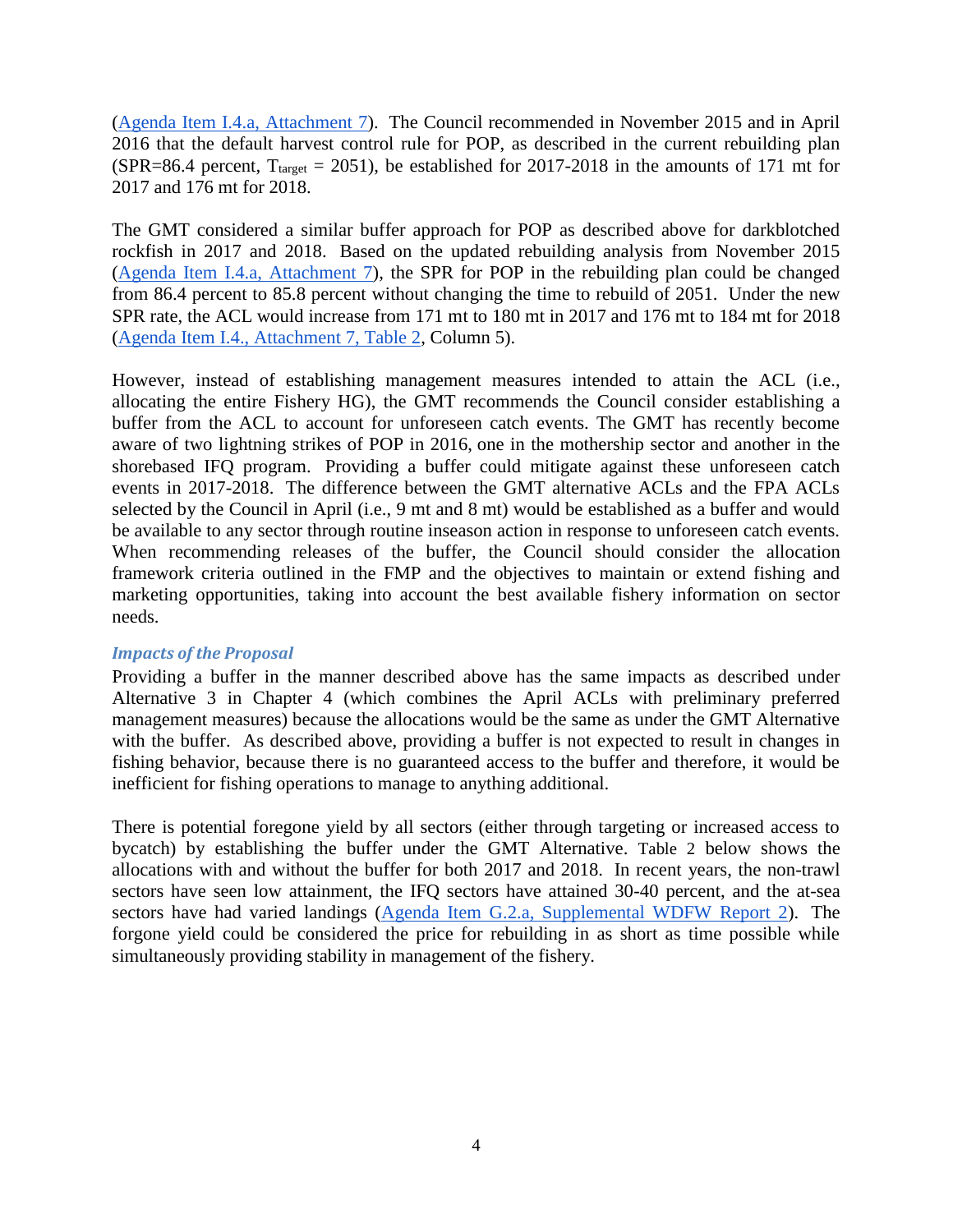| <b>Harvest</b><br><b>Specification</b> | <b>GMT ACL</b><br><b>Alternative</b><br>$(SPR = 85.8\%)$ |       |       | <b>GMT ACL Alternative</b><br>with Buffer<br>$(SPR = 85.8\%)$ | <b>Forgone Yield by</b><br><b>Implementing the Buffer</b> |                |  |  |  |
|----------------------------------------|----------------------------------------------------------|-------|-------|---------------------------------------------------------------|-----------------------------------------------------------|----------------|--|--|--|
|                                        | 2017                                                     | 2018  | 2017  | 2018                                                          | 2017                                                      | 2018           |  |  |  |
| <b>OFL</b>                             | 961                                                      | 985   | 961   | 985                                                           | 0.0                                                       | $\theta$       |  |  |  |
| <b>ABC</b>                             | 919                                                      | 942   | 919   | 942                                                           | 0.0                                                       | $\theta$       |  |  |  |
| <b>ACL</b>                             | 180                                                      | 184   | 180   | 184                                                           | 0.0                                                       | $\theta$       |  |  |  |
| Research, EFP,<br>Tribal, IOA          | 24.4                                                     | 24.4  | 24.4  | 24.4                                                          | 0.0                                                       | $\overline{0}$ |  |  |  |
| <b>Buffer</b>                          | N/A                                                      | N/A   | 9.0   | 8                                                             | 9.0                                                       | 8              |  |  |  |
| HG                                     | 155.6                                                    | 159.6 | 146.6 | 151.6                                                         |                                                           |                |  |  |  |
| Trawl                                  | 147.8                                                    | 151.6 | 139.3 | 144                                                           | 8.5                                                       | 7.6            |  |  |  |
| -Shorebased IFQ                        | 130.4                                                    | 134.2 | 121.9 | 127                                                           | 8.5                                                       | 7.2            |  |  |  |
| $-CP$                                  | 10.2                                                     | 10.2  | 10.2  | 10.2                                                          | 0.0                                                       | 0.0            |  |  |  |
| -MS                                    | 7.2                                                      | 7.2   | 7.2   | 7.2                                                           | 0.0                                                       | 0.0            |  |  |  |
| Non-Trawl                              | 7.8                                                      | 8     | 7.3   | 7.6                                                           | 0.5                                                       | 0.4            |  |  |  |

<span id="page-4-0"></span>**Table 2. Comparison of GMT Pacific Ocean Perch Alternative with and without the Buffer.**

### *Summary*

The GMT believes that the alternative approach to change the SPR rate thereby increasing the ACL for POP, without changing the time to rebuild, could potentially (1) provide relief to the all sectors (but most likely the trawl sectors) if unexpected catch events occur; (2) it would not reduce IFQ allocations and harvest potential compared to the values under Alternative 3; (3) it would be a simpler option that reduces workload compared to other options discussed at this meeting; and (4) may provide adequate relief for the at-sea whiting sectors to obtain their whiting TACs if unforeseen mortality occurs.

**Therefore, the GMT recommends the Council consider increasing the POP ACL, while maintaining the target year in the current rebuilding plan and make the difference between these ACLs and the Council's initial FPA ACLs a buffer (i.e. off-the-top deduction from the ACL).** 

The GMT acknowledges that this approach is not intended as a long-term solution to address the purpose and need described under Agenda Item G.2, and **the GMT recommends that a longterm solution continue to be pursued.**

## **Canary Rockfish (Action Item #5 and #6)**

In April 2016, the Council selected as FPA a canary rockfish constant ACL of 1,526 mt for both 2017 and 2018 with a PPA allocation structure of annual catch targets (ACTs) of 72 percent to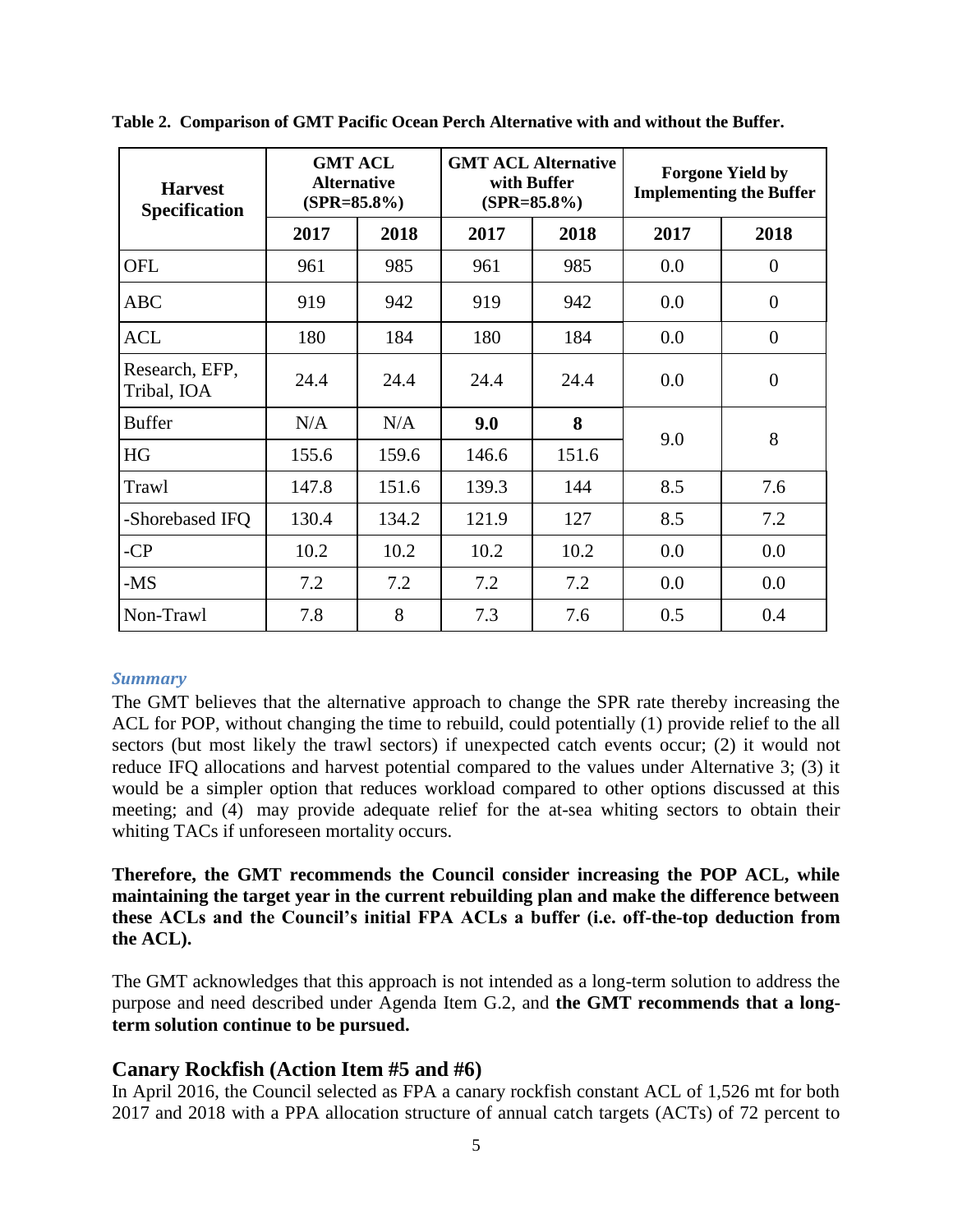the trawl sectors (1,060.1 mt) and 28 percent (406.5 mt) to the non-trawl sectors (Table 4-96 in [Agenda Item G.4, Attachment 2\)](http://www.pcouncil.org/wp-content/uploads/2016/06/G4_Att2_Analysis_Doc_JUN2016BB.pdf). The GMT reviewed the regulatory description of ACTs and the Council discussion in April. The GMT believes that the Council wanted to also provide some flexibility in the management of canary rockfish; however, the setting of an ACT, instead of calling them allocations, does not allow for any additional flexibility. In other words, there is no ability to move unused allocation between the sectors even under an ACT.

Furthermore, there is no automatic action to close the sectors if the non-trawl or trawl allocation or ACT is exceeded. There were concerns about the uncertainty surrounding the allocation decisions and whether or not the amounts would be enough for the fisheries to operate. The only automatic action that results in a shutdown of fishing activity is if an individual fishing quota (IFQ) vessel goes into deficit (and must cover the overage, assuming not over the annual vessel limit) or if one of the at-sea sectors exceeds its allocation (as the MS co-op in 2014 was closed due to attainment of their darkblotched rockfish allocation). If either the trawl or non-trawl sector were to exceed its ACT/allocation or a harvest guideline (HG), then the Council could still consider if there is a conservation risk relative to the ACL (and allow the fishery to continue) or institute a management measure to change the sectors effort (e.g. moving the shorebased IFQ fishery outside of 100 fathoms in 2015 to reduce effort on canary rockfish after the a lightning strike tow).

The GMT recommends the Council reconsider the No Action ACL in [Agenda Item G.4.a,](http://www.pcouncil.org/wp-content/uploads/2016/06/G4_Att2_Analysis_Doc_JUN2016BB.pdf)  [Attachment 2,](http://www.pcouncil.org/wp-content/uploads/2016/06/G4_Att2_Analysis_Doc_JUN2016BB.pdf) in Chapter 2, which sets the  $ACL = ABC$ . The  $ACL$  values under Alternative 1 would be 1,714 mt for 2017 and 1,603 mt for 2018.

However, instead of establishing management measures intended to attain the ACL (i.e., allocating the entire Fishery HG), the GMT recommends the Council consider establishing a buffer from the ACL to account for unforeseen catch events (similar to darkblotched and POP). Two options are provided here [\(Table 3\)](#page-6-0) to provide a buffer to address unforeseen mortality. Both canary rockfish alternatives provided below would set the  $ACL = ABC$  (No Action), and then would provide a buffer of some magnitude that would be considered an offthe-top deduction from the ACL. It is this deduction from the ACL that could be made available to other sectors through routine inseason action after considering the progress of the fishery and the FMP allocation criteria as described above.

[Table 3](#page-6-0) shows the No Action ACLs with the two buffer options for 2017 and 2018. Option 1 can be described as an "ACL Dependent Buffer" approach. This alternative would set the buffer as the difference between the Council's current FPA ACL of 1,526 mt and the ACL when  $ACL =$ ABC (i.e., 188 mt). The current off-the-top deductions (e.g. EFPs, research, Tribal, incidental open access) would remain as would the sector allocations the Council selected as PPA in April. Therefore, the buffer from the ACL would decrease between 2017 and 2018 due to the decrease in the overfishing limit (OFL)/ABC/ACL. Option 2 is a "Constant Percentage Buffer" approach, which would take a specific percentage (in this case 10 percent) off of the ACL as a buffer. The remaining off-the-top deductions would remain while the sector allocations were calculated by applying the proportions of the trawl/non-trawl allocations to the HG and the sector allocations to the trawl/non-trawl allocations from the Council's PPA allocation in April to the fishery HG.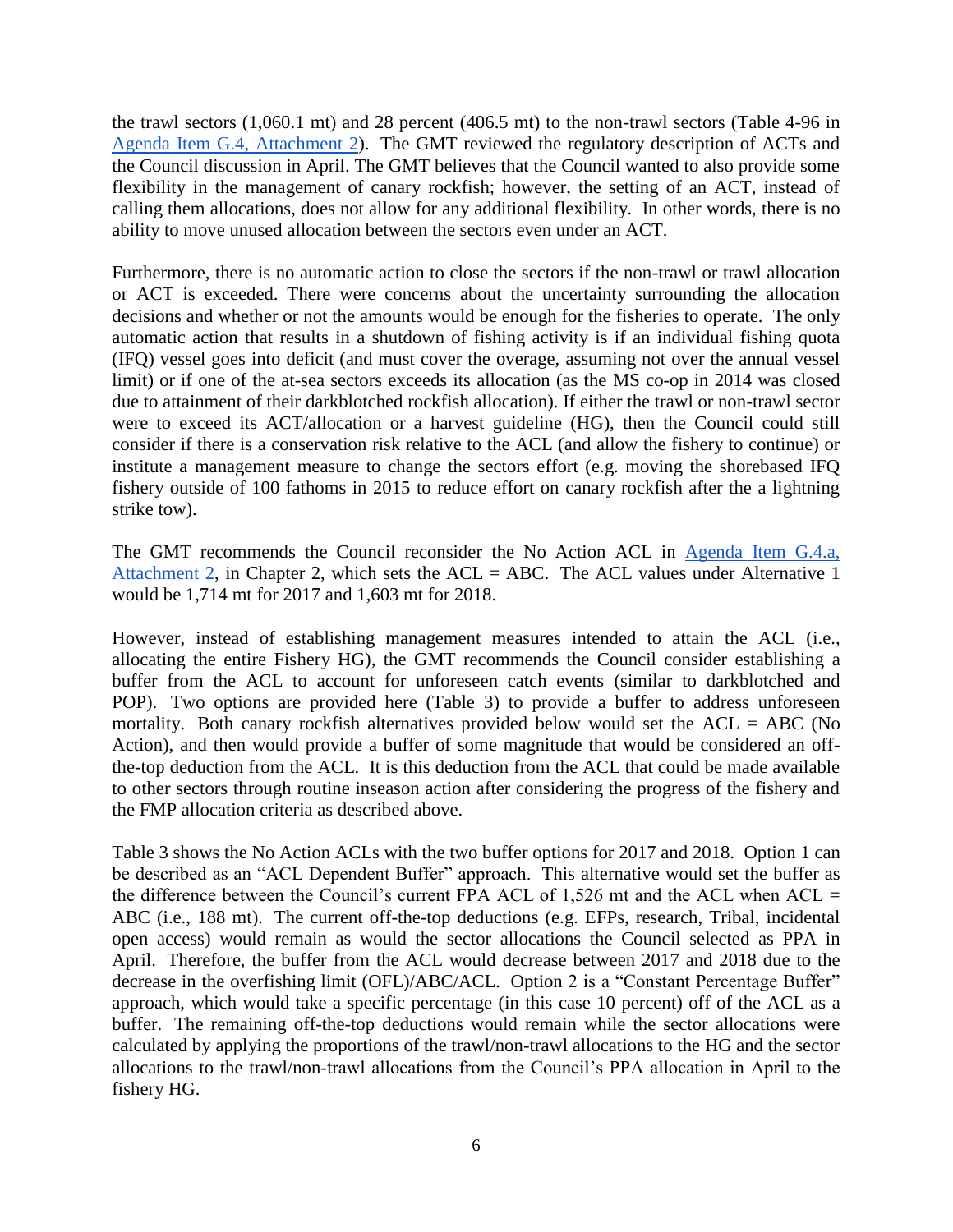|                          | 2017                                                   | 2018    | 2017                                                         | 2018    |  |  |  |  |
|--------------------------|--------------------------------------------------------|---------|--------------------------------------------------------------|---------|--|--|--|--|
|                          | <b>Buffer Option 1: ACL</b><br><b>Dependent Buffer</b> |         | <b>Buffer Option 2: Constant</b><br><b>Percentage Buffer</b> |         |  |  |  |  |
| <b>OFL</b>               | 1,793                                                  | 1,677   | 1,793                                                        | 1,677   |  |  |  |  |
| <b>ABC</b>               | 1,714                                                  | 1,603   | 1,714                                                        | 1,603   |  |  |  |  |
| <b>ACL</b>               | 1,714                                                  | 1,603   | 1,714                                                        | 1,603   |  |  |  |  |
| <b>Proposed Buffer</b>   | 188.0                                                  | 77.0    | 171.4                                                        | 160.3   |  |  |  |  |
| Res, EFP, Tribal, IOA a/ | 59.4                                                   | 59.4    | 59.4                                                         | 59.4    |  |  |  |  |
| <b>HG</b>                | 1,466.6                                                | 1,466.6 | 1,483.2                                                      | 1,383.3 |  |  |  |  |
| <b>Trawl Allocation</b>  | 1,060.1                                                | 1,060.1 | 1,072.1                                                      | 999.9   |  |  |  |  |
| Shorebased IFQ           | 1,014.1                                                | 1,014.1 | 1,025.6                                                      | 956.5   |  |  |  |  |
| <b>Catcher Processor</b> | 16                                                     | 16      | 16.2                                                         | 15.1    |  |  |  |  |
| Mothership               | 30                                                     | 30      | 30.3                                                         | 28.3    |  |  |  |  |
| Non-Trawl Allocation     | 406.5                                                  | 406.5   | 411.1                                                        | 383.4   |  |  |  |  |
| Nearshore                | 100                                                    | 100     | 101.1                                                        | 94.3    |  |  |  |  |
| Non-Nearshore            | 46.5                                                   | 46.5    | 47.0                                                         | 43.9    |  |  |  |  |
| <b>WA Recreational</b>   | 50                                                     | 50      | 50.6                                                         | 47.2    |  |  |  |  |
| <b>OR Recreational</b>   | 75                                                     | 75      | 75.8                                                         | 70.7    |  |  |  |  |
| <b>CA</b> Recreational   | 135                                                    | 135     | 136.5                                                        | 127.3   |  |  |  |  |

<span id="page-6-0"></span>**Table 3. GMT Proposed Buffer Options for Canary Rockfish.**

a/ These are the off-the-top deductions from April for research, EFPs, Tribal (50 mt), and IOA (Agenda [Item G.4., Attachment 2\)](http://www.pcouncil.org/wp-content/uploads/2016/06/G4_Att2_Analysis_Doc_JUN2016BB.pdf) as adopted under Alternative 3.

As shown in [Table 3,](#page-6-0) under Option 1, by setting the buffer as the difference between the Council's PPA ACL (constant value) and the  $ACL = ABC$  values, the buffer decreases between 2017 and 2018 by 111 mt. Unfortunately, due to the uncertainty surrounding management of canary rockfish and the potential harvest in the future, it is impossible to determine whether the buffer in either year is too large or too small. During Council discussion of selecting their canary rockfish allocation PPA, significant consideration was given in selecting sector specific allocations. Should the Council wish to leave those allocations in place, those values are included in Option 1.

Under Option 2, the buffer is reduced proportionally between 2017 and 2018 as well, but only by 11.1 mt. Depending on the Council's risk tolerance, this buffer could be changed to be more or less risk averse (i.e., increase or decrease the percentage). As shown above, this would increase the 2017 allocations and decrease the 2018 allocations because of the constant buffer approach and the decline in the ACL between the two years.

#### *Impacts of the Proposal*

Providing a buffer in the manner described above is not expected to result in changes in fishing behavior, because the sectors are expected to continue to utilize individual accountability, and co-op management to reduce bycatch interactions. Furthermore, there is no guarantee the buffer would be released and there is limited access to it, in that it can only be released at a Council meeting through routine inseason action with implementation occurring several weeks later. That is, it would be impractical and inefficient to design fishing operations based on potential access to the buffer.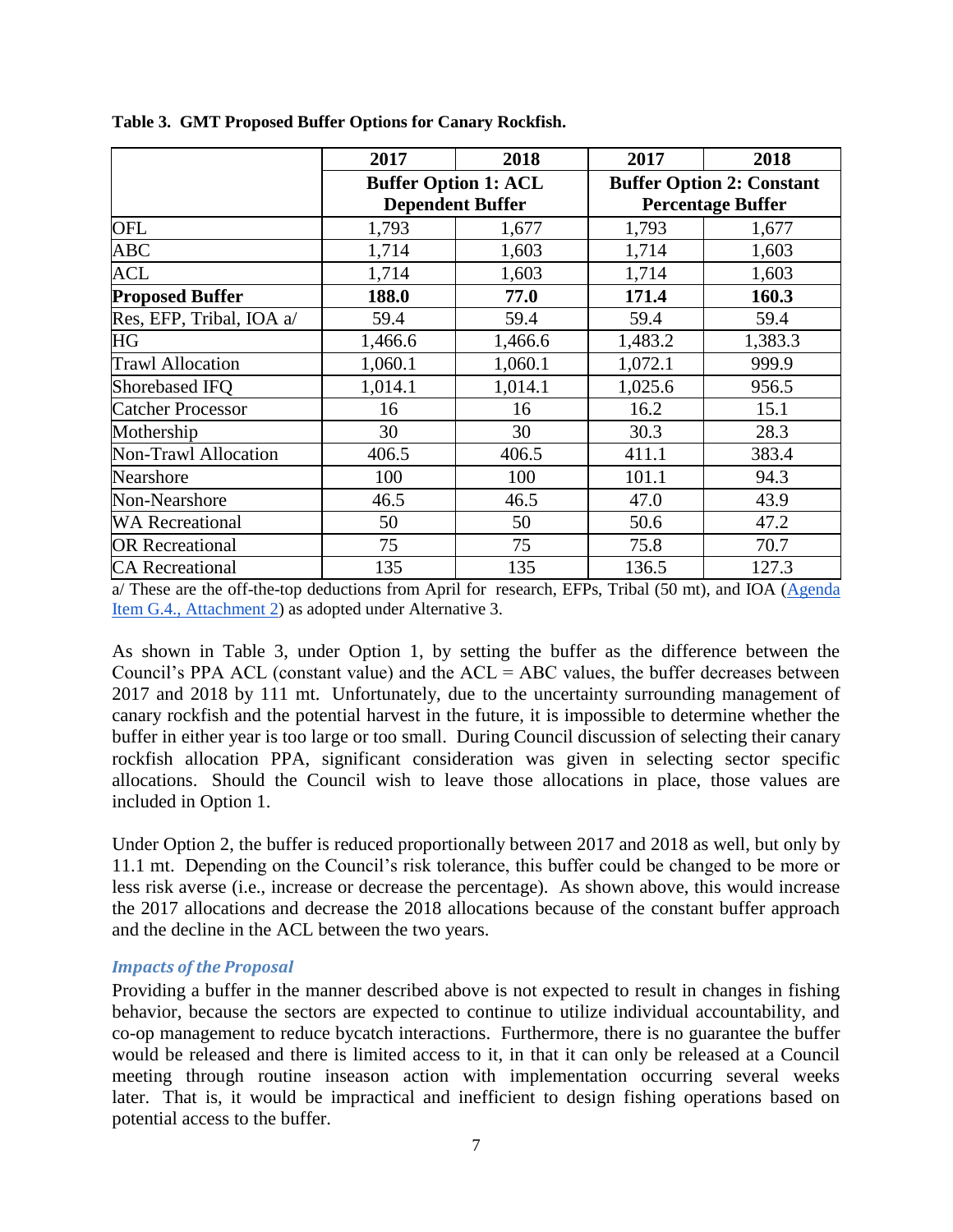Under the buffer approach described above, all sectors would receive lower allocations than if the full ACL and Fishery HG were allocated. In other words, there is potential foregone yield by all sectors (either through targeting or increased access to bycatch) by establishing the buffer. Since canary rockfish was declared overfished, all sectors have had measures in place to minimize mortality to canary rockfish to stay within the low ACL levels. Under these low levels, most sectors have been attaining a high percentage of their sector-specific allocation annually. The overfished species scorecard from April 2016 [\(Agenda Item F.8.a., Supplemental](http://www.pcouncil.org/wp-content/uploads/2016/04/F8a_GMT_Rpt_Inseason_APR2016BB.pdf)  [GMT Report,](http://www.pcouncil.org/wp-content/uploads/2016/04/F8a_GMT_Rpt_Inseason_APR2016BB.pdf) Attachment 1) shows that most sectors have projected impacts equal to or over their 2016 sector-specific allocations. With canary rockfish being rebuilt, some restrictions will be eased or eliminated, which will allow for targeting and/or bycatch retention. As this has not been allowed since the early 2000s, there is a fair bit of uncertainty in how fishing behaviors may change and in the resulting projected catches. The forgone yield could be considered the price for addressing uncertainty in the assessment and projected catches as well as future management of the fishery (i.e. unsure of what level of targeting might occur), while achieving conservation goals and objectives and providing stability in management of the fishery, as envisioned in the FMP and under MSA.

#### *Summary*

**Therefore, the GMT recommends that the Council consider the Alternatives presented in [Table 3](#page-6-0) to address unforeseen catch events, and to provide flexibility in management of canary rockfish in 2017-2018.**

#### **Overarching Summary of Buffer Approach**

The GMT believes that the buffer approach described above for darkblotched, POP, and canary rockfish is a reasonable approach to prevent overfishing, address stock assessment and management uncertainty, rebuild overfished stocks (POP and darkblotched), and maximize the value of the groundfish resource as a whole. As described in [Agenda Item G.4, Attachment 2,](http://www.pcouncil.org/wp-content/uploads/2016/06/G4_Att2_Analysis_Doc_JUN2016BB.pdf)  [June 2016,](http://www.pcouncil.org/wp-content/uploads/2016/06/G4_Att2_Analysis_Doc_JUN2016BB.pdf) Chapter 4, there is unquantified uncertainty in the projected impacts for all sectors for these species. For the shorebased IFQ sector, the reemergence of the midwater rockfish strategy, recent lightning strikes of canary (2015) and POP (2016), and changing conditions make the projections uncertain. For the at-sea sectors, the analysis indicates a risk of exceeding the allocations resulting in unharvested Pacific whiting which would come at a high cost. For the non-trawl sectors, the greatest uncertainty in the projections for these species lies with canary rockfish as described in Attachment 2. The GMT views the model projections and proposed buffer approach to be analogous to earthquake predictions by seismologists and the response of homeowners. Seismologist indicate earthquakes are likely but the timing and magnitude of such events is highly uncertain. In response, homeowners secure earthquake insurance to mitigate the losses.

# **Update to Routine Management Measures**

### **Big Skate Trip Limits (Item #9)**

In [Agenda Item G.4.a, GMT Report 1,](http://www.pcouncil.org/wp-content/uploads/2016/06/G4a_GMT_Rpt_17-18_MM_JUN2016BB.pdf) the GMT proposed a new trip limit alternatives for big skate in the IFQ fishery for 2017-2018. However, based on recent inseason estimates for 2016, **the GMT is recommending that the PPA be confirmed as the final preferred alternative**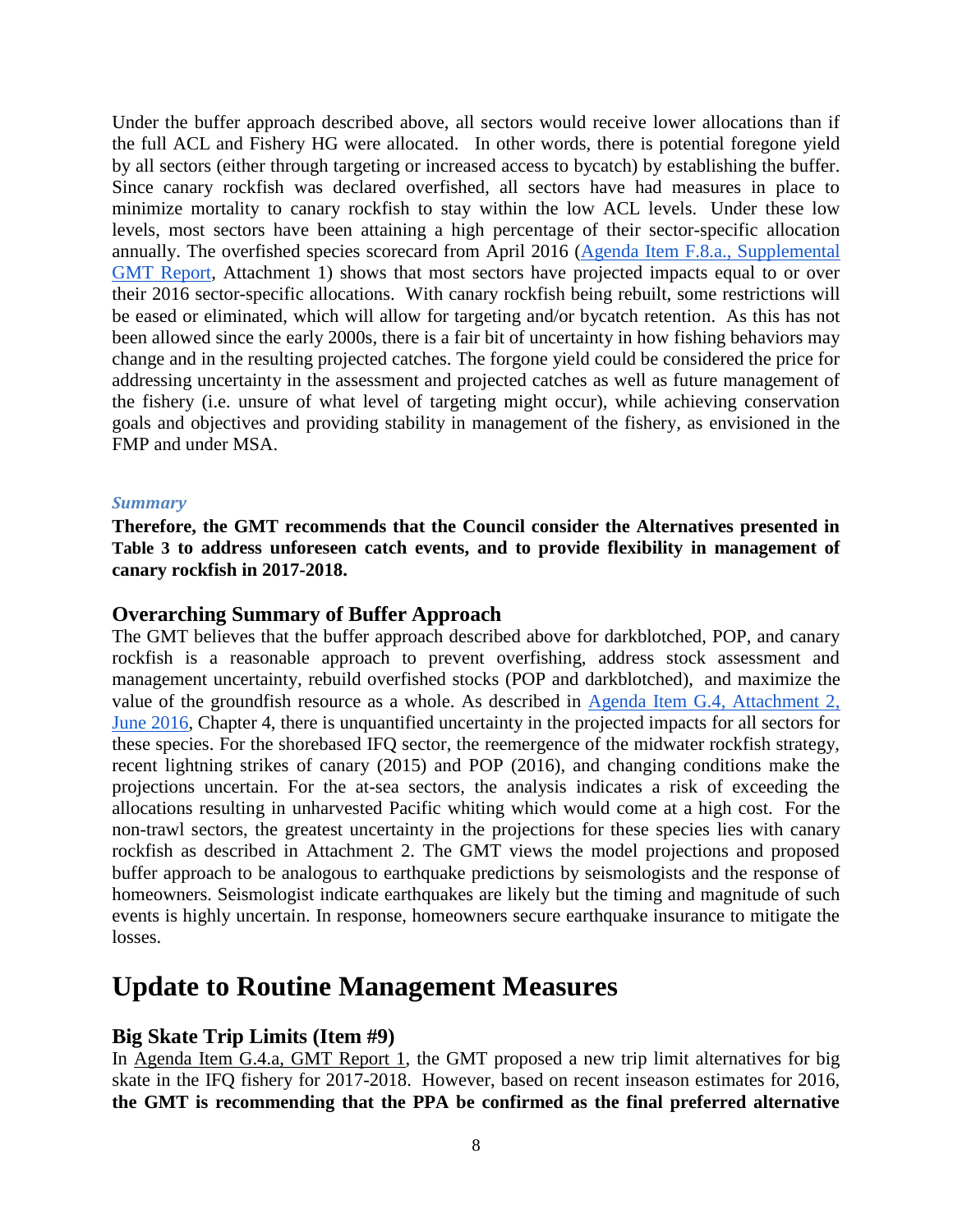**(FPA).** Trip limits will continue to be monitored throughout the year and can be modified inseason.

# **Sablefish Trip Limit Adjustments (Item #11)**

As stated in [Agenda Item G.4.a, GMT Report 1,](http://www.pcouncil.org/wp-content/uploads/2016/06/G4a_GMT_Rpt_17-18_MM_JUN2016BB.pdf) the Council selected the Groundfish Advisory Subpanel (GAP) recommendations for sablefish trip limits for the daily trip limit (DTL) fisheries, and the limited entry (LE): open access (OA) sharing allocation for the fishery south of 36° N. lat. at 70:30. However, these trip limits and associated projections were not reflective of the best available data. The GMT provided updated projections of the PPA in Table 3 of Report 1 and a revised trip limit for OA north of 36° N. Lat. in [Table 4](#page-8-0) to keep the fishery within its landing target. **The GMT therefore recommends the following trip limits in [Table 4,](#page-8-0) as well as confirm the PPA sharing allocation for LE:OA of 70:30 for S of 36°N. lat.**

<span id="page-8-0"></span>**Table 4. GMT Recommended DTL Trip Limits for 2017-2018, Projected Landings (mt) and Attainment (Based on 2017 Landing Targets). LEN= LEFG North of 36° N. lat.; OAN=OA North 36° N. lat.; LES=LE South of 36° N. lat.; OAS= OA South of 36° N. lat.**

| <b>Sector</b> | <b>PPA Trip Limit</b>                                                                               | Projected<br>Landings | Landing<br><b>Target</b> | Projected<br><b>Attainment</b> |
|---------------|-----------------------------------------------------------------------------------------------------|-----------------------|--------------------------|--------------------------------|
| <b>LEN</b>    | 1,125 lbs per week, not to exceed 3,375<br>lbs. bimonthly                                           | 217-254               | 297                      | 73.1-85.7                      |
| <b>OAN</b>    | 300 lbs/day, or one landing per week up<br>to $1,200$ lbs., not to exceed $2,400$ lbs.<br>bimonthly | 426                   | 490                      | 86.9                           |
| <b>LES</b>    | 1,700 lbs weekly                                                                                    | 273-386               | 419                      | 65.2-92.2                      |
| <b>OAS</b>    | 300 lbs daily, or one landing per week<br>of 1,600 lbs, not to exceed 3,200 lbs<br>bimonthly        | 34.9                  | 179                      | 18.7                           |

# **California Commercial - Nearshore (Action Item #12)**

The California Department of Fish and Wildlife (CDFW) is proposing that a 2017 trip limit increase be considered by the Council for shallow and deeper nearshore rockfishes south of 40°10' N. latitude (Agenda Item G.4.a. Supplemental CDFW Report 2, June 2016). This increase is a result of 0.1 mt of yelloweye rockfish reallocated to California's nearshore fishery for 2017 from Oregon research. This trip limit proposal will set an equal amount for each bimonthly period when fishing is allowed. The following tables provide the No Action trip limits for both sectors and those recommended by the CDFW for consideration [\(Table 5,](#page-9-0) [Table 6,](#page-9-1) and [Table 7\)](#page-9-2). The estimated mortality is projected to be within the 2017 and 2018 harvest limits for minor nearshore rockfish complex south of 40°10' N. lat. species, which are 1,158.9 mt and 1,174.9 mt, respectively. The nearshore trip limit range analyzed in 2015-2016 was 600 pounds to 1,000 pounds. A 1,200 pound trip limit was not analyzed.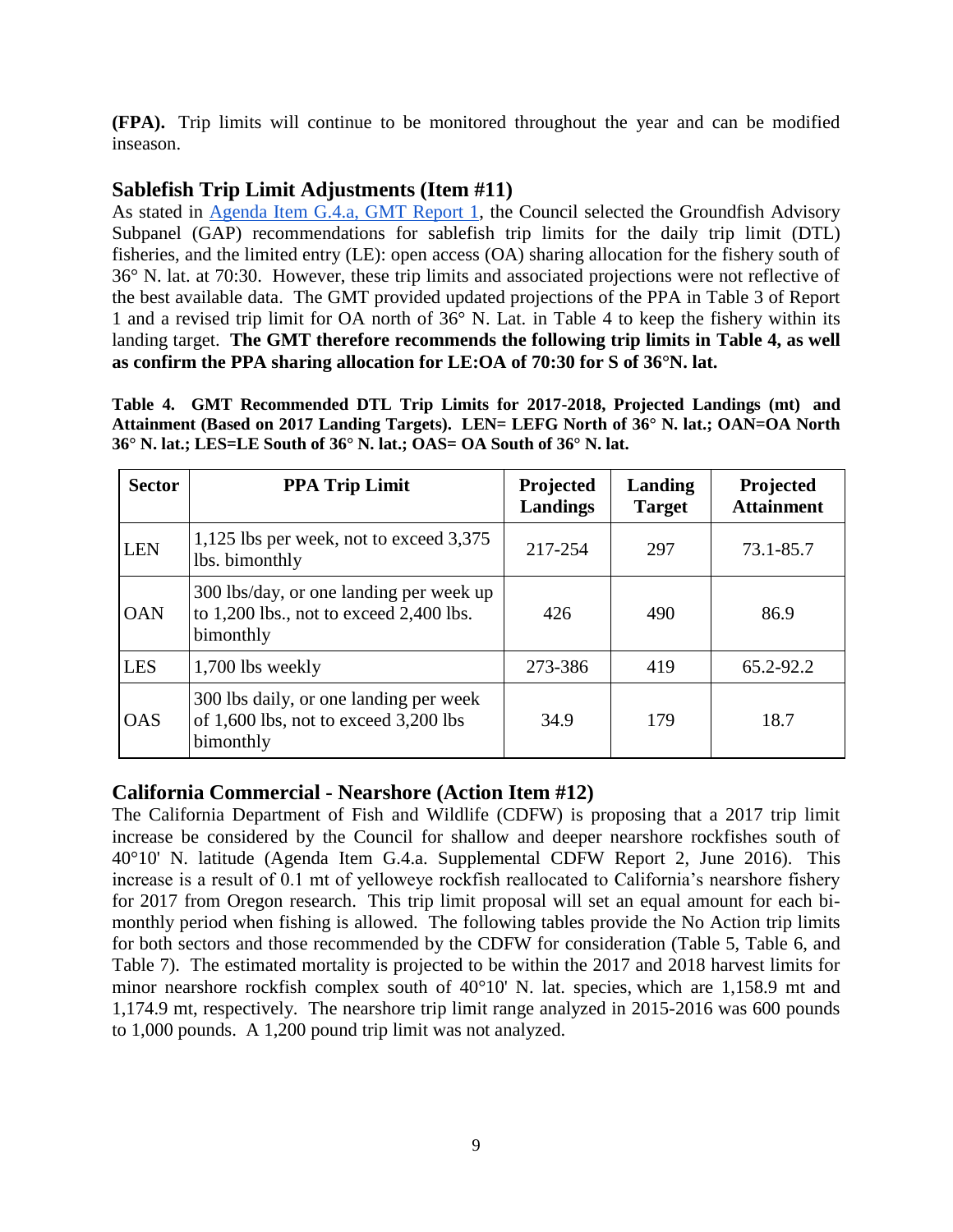|           |       |        |     | Trip Limits (pounds) |     |       |                                                                              |
|-----------|-------|--------|-----|----------------------|-----|-------|------------------------------------------------------------------------------|
|           |       |        |     |                      |     |       | Period 1   Period 2   Period 3   Period 4   Period 5   Period 6   Est. Mort. |
| No Action | 600   | Closed | 800 | 900                  | 800 | 1,000 | 55.6                                                                         |
| Alt. 1    | 1,000 | Closed |     | $1,000/2$ mo.        |     |       | 68.1                                                                         |
| Alt. $2$  | 1,200 | Closed |     | $1,200/2$ mo.        |     |       | 81.8                                                                         |

<span id="page-9-0"></span>**Table 5. Trip limit alternatives for shallow nearshore rockfishes south of 40°10' N. latitude, for 2017. All trip limits are in pounds with the estimated mortality given in metric tons.**

<span id="page-9-1"></span>**Table 6. Trip limit alternatives for deeper nearshore rockfishes between 40°10' N. latitude and 34°27' N. latitude, for 2017. All trip limits are in pounds with the estimated mortality given in metric tons.**

|           |          |        |     | Trip Limits (pounds)                         |               |       |                     |
|-----------|----------|--------|-----|----------------------------------------------|---------------|-------|---------------------|
|           | Period 1 |        |     | Period 2   Period 3   Period 4  <br>Period 5 |               |       | Period 6 Est. Mort. |
| No Action | 700      | Closed | 700 | 900                                          | 900           | 1,000 | 42.6                |
| Alt. $1$  | 950      | Closed |     |                                              | $950/2$ mo.   |       | 48.3                |
| Alt. $2$  | 1,000    | Closed |     |                                              | $1,000/2$ mo. |       | 50.8                |

<span id="page-9-2"></span>**Table 7. Trip limit alternatives for deeper nearshore rockfishes south of 34°27' N. latitude, for 2017. All trip limits are in pounds with the estimated mortality given in metric tons.**

|           |          |        |     | Trip Limits (pounds)           |               |                     |     |
|-----------|----------|--------|-----|--------------------------------|---------------|---------------------|-----|
|           | Period 1 |        |     | Period 2   Period 3   Period 4 | Period 5      | Period 6 Est. Mort. |     |
| No Action | 500      | Closed | 600 | 900                            | 900           | 1,000               | 4.6 |
| Alt. 1    | 950      | Closed |     |                                | $950/2$ mo.   |                     | 5.4 |
| Alt. $2$  | 1,000    | Closed |     |                                | $1,000/2$ mo. |                     | 5.7 |

Projected mortality of yelloweye rockfish in the California nearshore fishery for 2017, including the proposed increased trip limits in the area south of 40°10' N. lat, is 0.7 mt which equals the California nearshore share of 0.7 mt (2017 HG of 2.1 mt for the combined OR/CA nearshore). The additional 0.1 mt of yelloweye rockfish (resulting in the 2017 share of 0.7 mt) allotted to the California nearshore fishery allows for these trip limit increases in the area south of 40°10' N. lat.

Predicting the estimated mortality of yelloweye rockfish in the nearshore fishery (for both Oregon and California) has been erratic, with the nearshore bycatch model both under and overprojecting for the past several years [\(Table 8\)](#page-10-0). This is not specific to the nearshore model, due to encounters with yelloweye rockfish being relatively rare, projected mortality is highly variable when modeling all fisheries. The GMT has some concerns that, given the variability in the projected and observed mortality for yelloweye rockfish [\(Table 8\)](#page-10-0), that even with the 0.1 mt of additional yelloweye, the share could be exceeded if there are more encounters with yelloweye rockfish than projected pre-season. The GMT notes that catch updates for the nearshore fishery are available inseason and trip limits could be reduced through inseason action if necessary to keep catch within allowable limits. **The GMT recommends the Council consider the trip limit increases for the shallow and deeper nearshore rockfishes south of 40°10' N. latitude**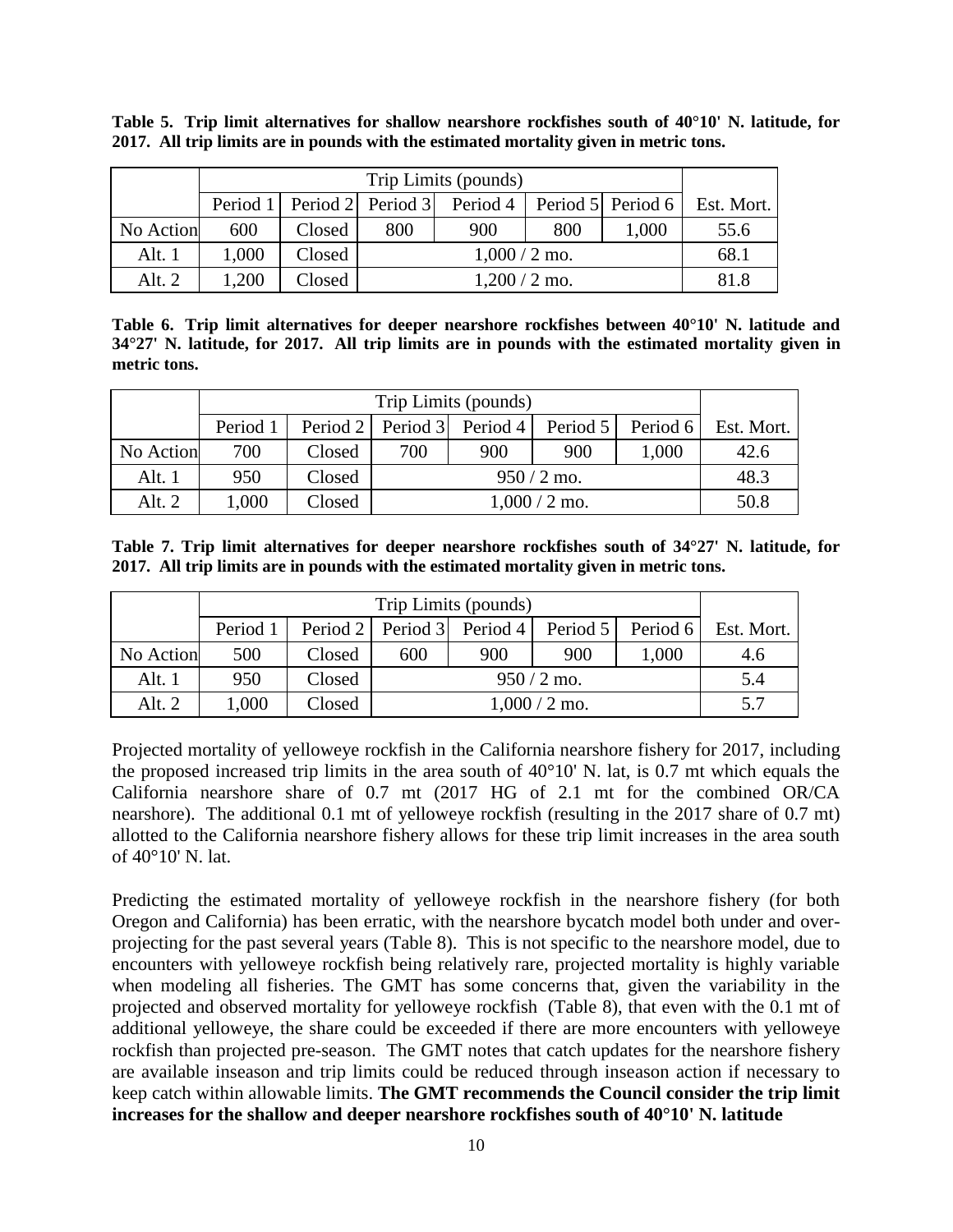<span id="page-10-0"></span>**Table 8. Projected commercial nearshore mortality (OR/CA) estimates (mt) of yelloweye rockfish derived from the nearshore bycatch model compared to the observed amounts and difference (mt) are provided. The observed data are from the WCGOP Groundfish Mortality Report.**

| Year | Projected | <b>Observed</b> | <b>Difference</b> |
|------|-----------|-----------------|-------------------|
| 2008 | 2.2       | 2.7             | 0.5               |
| 2009 | 1.2       | 0.5             | $-0.7$            |
| 2010 | 1.1       | 0.1             | $-1.0$            |
| 2011 | 1.0       | 0.9             | $-0.1$            |
| 2012 | 1.0       | 2.2             | 1.2               |
| 2013 | 1.1       | 2.7             | 1.7               |
| 2014 | 11        | 1.0             | $-0.1$            |

## **WA recreational (Action Item #14)**

**The GMT recommends the PPA management measures and season structure as described under Alternative 3 in [Agenda Item G.4. Attachment 2 w](http://www.pcouncil.org/wp-content/uploads/2016/06/G4_Att2_Analysis_Doc_JUN2016BB.pdf)ith no changes.**

### **OR recreational (Action Item #15)**

**The GMT recommends the PPA management measures and season structure as described under Alternative 3 in [Agenda Item G.4, Attachment 2](http://www.pcouncil.org/wp-content/uploads/2016/06/G4_Att2_Analysis_Doc_JUN2016BB.pdf) with no changes.**

## **CA recreational (Action Item #16)**

The GMT discussed the management measures and season structures as described in Alternative 3, in [Agenda Item G.4, Attachment 2, June 2016.](http://www.pcouncil.org/wp-content/uploads/2016/06/G4_Att2_Analysis_Doc_JUN2016BB.pdf) The CDFW recommendation, as outlined in [Agenda Item G.4.b, Supplemental CDFW Report](http://www.pcouncil.org/wp-content/uploads/2016/06/G4a_Sup_CDFW_Rpt1_JUN2016BB.pdf) is similar to Alternative 3, except that the 'Hotspot Closures' are not being recommended. The rationale is outlined in the CDFW report and is primarily due to the multiple changes that have occurred in the fishery since the yelloweye rockfish overage in the 2007 recreational fishery. For example, CDFW implemented an inseason monitoring tool that allows mortality of yelloweye rockfish to be monitored on a weekly basis, and new depth dependent mortality rates, including those reflecting the use of descending devices, have been adopted for use in management. Further, several Marine Protected Areas have been implemented that were designed, in part, to provide protections to overfished species, including yelloweye rockfish. The GMT also notes that there are Yelloweye Rockfish Conservation Areas (RCA) available for use in regulation and underutilization of the yelloweye rockfish HG in recent years, varying between 32 (2014) and 52 percent (2012).

Further, CDFW and industry have conducted extensive outreach, including yelloweye rockfish identification and the benefits of descending devices use. Under [Agenda Item G.4.b,](http://www.pcouncil.org/wp-content/uploads/2016/06/G4b_Sup_PubCom2_JUN2016BB.pdf)  [Supplemental Public Comment 2,](http://www.pcouncil.org/wp-content/uploads/2016/06/G4b_Sup_PubCom2_JUN2016BB.pdf) public comment has been received in support of the CDFW recommendation as well as, outlining efforts undertaken by industry to reduce yelloweye rockfish impacts and a dedication to continue those efforts.

The GMT recognizes that projecting savings of yelloweye rockfish from hot spot closures is extremely difficult. Ultimately, the GMT sees the implementation of the new inseason management approach for CDFW, described in [Agenda Item G.4, Attachment 5,](http://www.pcouncil.org/wp-content/uploads/2016/06/G4_Att5_DraftAppB_JUN2016BB.pdf) as providing an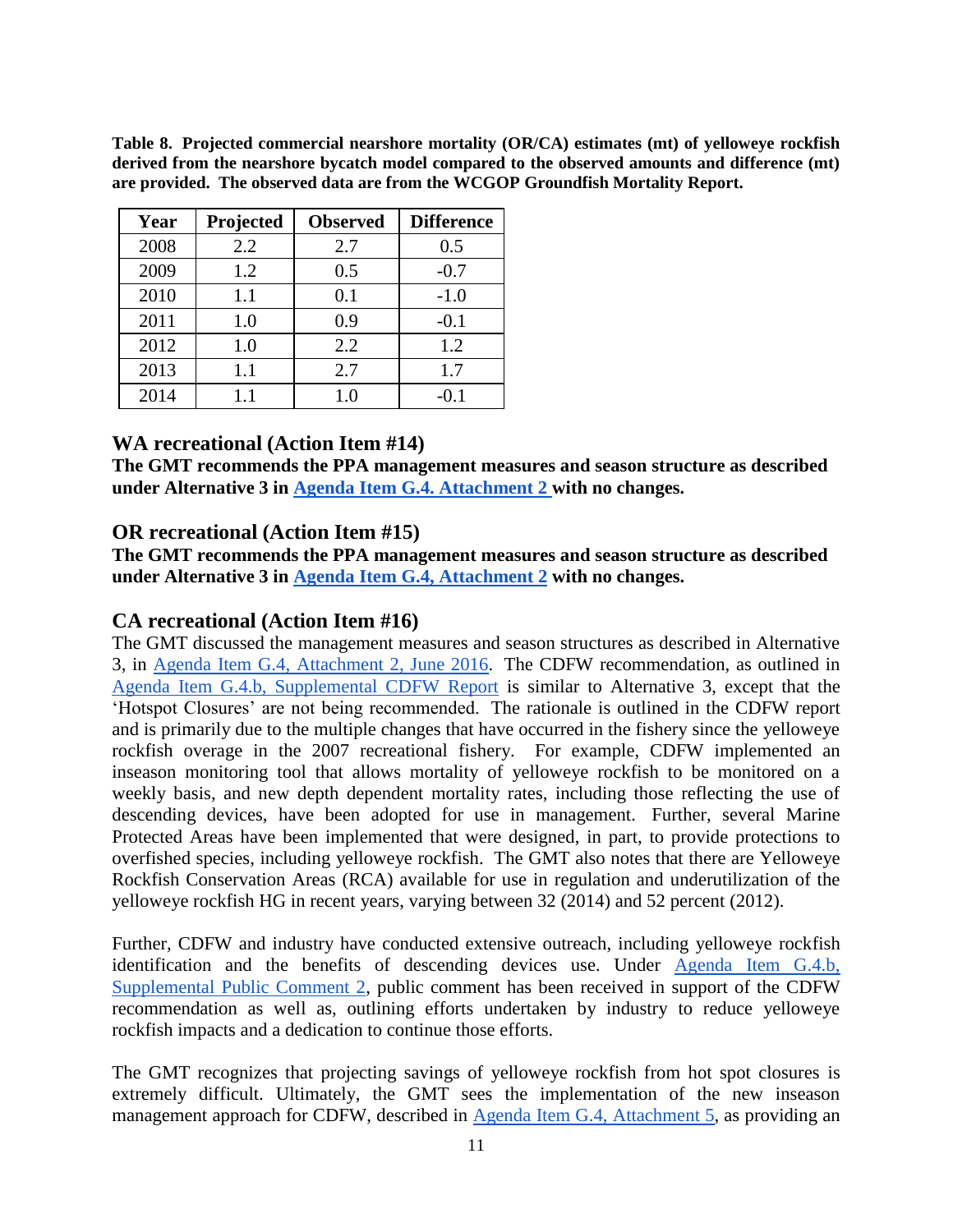additional mechanism for CDFW to keep catch of constraining species within specified HGs, if inseason information shows higher than anticipated encounters. **The GMT considered these issues and recommends that the Council consider the California management measures and season as described in [Agenda Item G.4.b, Supplemental CDFW Report.](http://www.pcouncil.org/wp-content/uploads/2016/06/G4a_Sup_CDFW_Rpt1_JUN2016BB.pdf)**

# **New Management Measures**

# **Adjustments to the Trawl Rockfish Conservation Area North of Cape Alava**

This new management measure would open the area north of Cape Alava (48° 10' N. lat.) to non-tribal bottom trawl fishing. Since 2007, the area from shore to the 150 fathom line or the modified 200 fathom line has been closed. The proposed RCA of 100 - 150 fathom lines yearround would open the shelf between Washington's state waters (where trawling is prohibited) and the 100 fm line shoreward boundary of the trawl RCA.

The primary reason for the closure in 2007 was yelloweye rockfish bycatch concerns. Prior to the closure, half of the trawl allocation (i.e., 0.2 mt of 0.4 mt) was taken in the waters that are being proposed to be reopened. As such, a primary focus of the analysis to reopen the area was to evaluate potential yelloweye rockfish impacts [\(Agenda Item G.4., Attachment 5, June 2016,](http://www.pcouncil.org/wp-content/uploads/2016/06/G4_Att5_DraftAppB_JUN2016BB.pdf)  [pages 19-32\)](http://www.pcouncil.org/wp-content/uploads/2016/06/G4_Att5_DraftAppB_JUN2016BB.pdf). Due to lower bycatch fishing practices and fleet consolidation, the predicted yelloweye rockfish impacts associated with reopening the area is 0.03 mt, but could be as high as 0.2 mt (historical impacts prior to the closure). However, the IFQ fleet is only projected to utilize 0.08 mt of their 1.10 mt yelloweye rockfish allocations in 2017-2018, and as such, even if a large amount of catch were to happen, the risk of exceeding the IFQ allocation is low.

In addition, there were concerns about potential impacts to habitat. Currently, there is some tribal bottom trawl activity occurring in the area north of Cape Alava. While yelloweye rockfish encounters in this area remain a concern, there is predicted limited additional access to high value, target species and therefore effort shift into the area is expected to be minimal. Therefore, the proposed action should result in little additional impact to habitat.

**The GMT therefore recommends the Council consider reopening the shelf north of Cape Alava to non-tribal bottom trawling** since potential adverse yelloweye rockfish and habitat impacts associated with the action appear low. Reopening the area would also better meet the objectives of the IFQ program to allow fishermen greater flexibility to operate under individual accountability (i.e., avoid known yelloweye rockfish "hotspots" in the area), and could also potentially restore landings revenue to shoreside processors and coastal communities in northern Washington.

# **RCA adjustment in California**

Two commercial non-trawl RCA boundary changes are proposed under [Agenda Item G.4,](http://www.pcouncil.org/wp-content/uploads/2016/06/G4_Att5_DraftAppB_JUN2016BB.pdf)  [Attachment 5](http://www.pcouncil.org/wp-content/uploads/2016/06/G4_Att5_DraftAppB_JUN2016BB.pdf)[, June 2016,](http://www.pcouncil.org/wp-content/uploads/2016/06/G4_Att2_Analysis_Doc_JUN2016BB.pdf) The first is to adjust the RCA seaward boundary from the 150 fathom line to the 125 fathom line between 40°10' N. latitude and 34°27' N. latitude. The second is to adjust the RCA shoreward boundary from the 60 fathom line to the 75 fathom line south of 34°27' N. latitude. These adjustments will improve access to target shelf rockfish species such as yellowtail rockfish and chilipepper for both the limited entry and open access non-trawl fixed gear fishery sectors. The GMT analyzed fishing activity adjacent to these areas and determined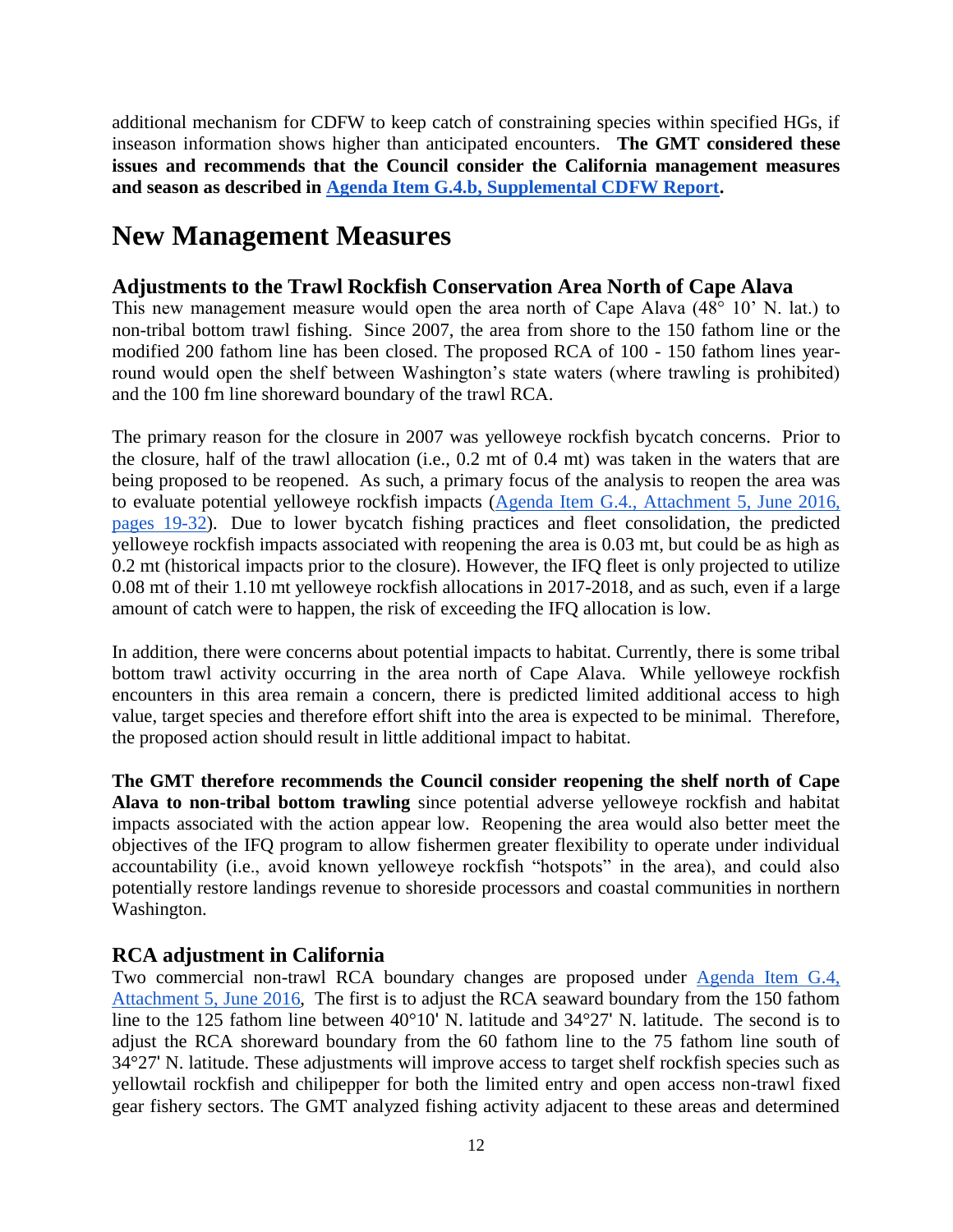that most fishing takes place somewhat distant from the proposed increased areas. Therefore, it is estimated that impacts to target species will be minimal. It is also estimated that making these adjustments will have no impact on overfished species, essential fish habitat, or impacts on marine mammals, sea birds, or ESA species and therefore, **the GMT recommends adopting the proposed non-trawl RCA adjustments in California.**

### **Housekeeping revisions to IFQ model projections for Alternative 3**

IFQ model projections for Alternative 3, the PPA, (Table 4-101; [Agenda Item G.4, Attachment](http://www.pcouncil.org/wp-content/uploads/2016/06/G4_Att2_Analysis_Doc_JUN2016BB.pdf)  [2, June 2016\)](http://www.pcouncil.org/wp-content/uploads/2016/06/G4_Att2_Analysis_Doc_JUN2016BB.pdf) are mistakenly listed as being above allocation for lingcod and yellowtail rockfish (both north 40°27' N. latitude). In the corrected table below (Table 7), projections for these stocks are artificially limited near their respective allocations, as it would be unlikely the sector could exceed their allocation with individual accountability.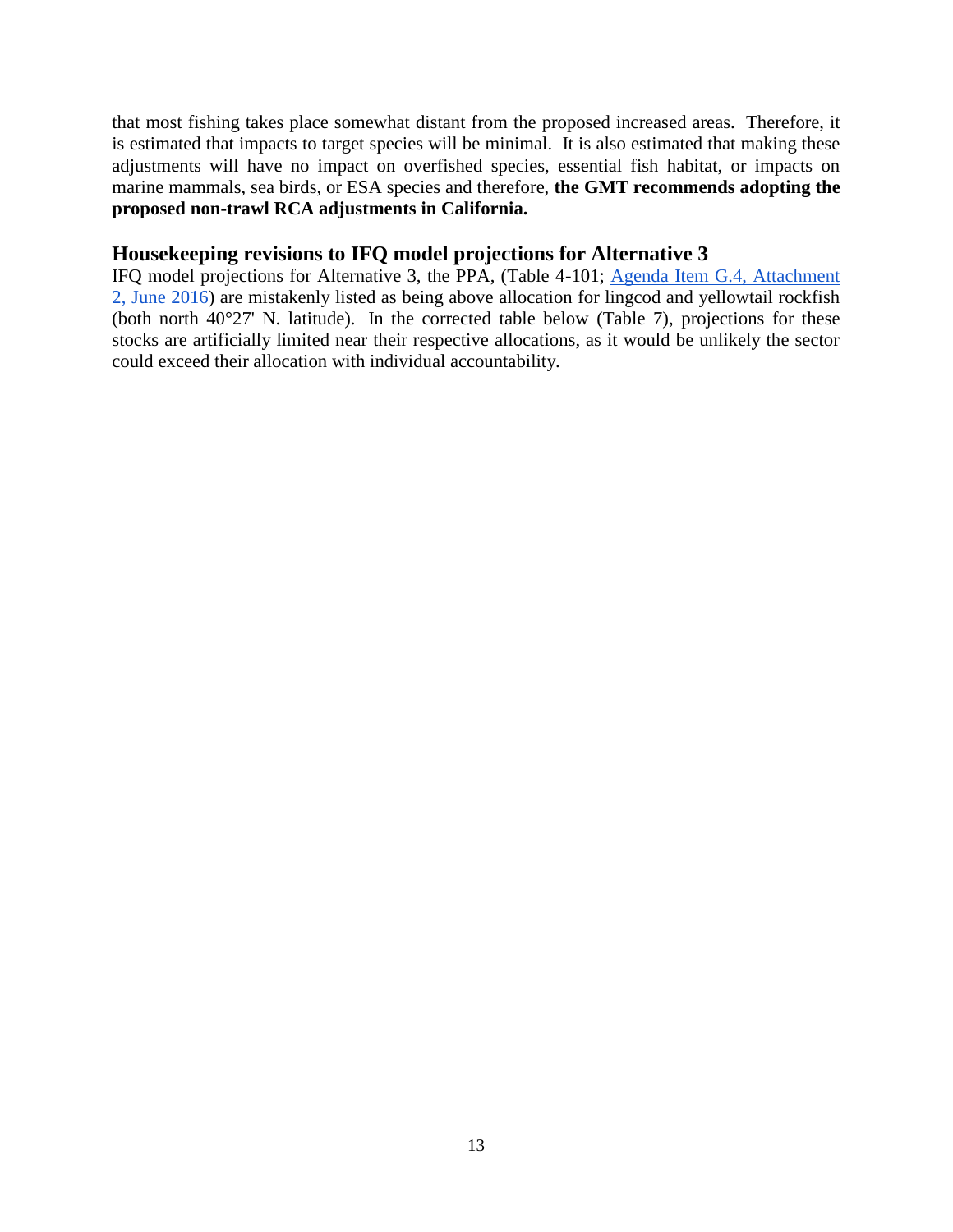**Table 9. Corrected projections for Alternative 3 – Shorebased IFQ in 2018. This table is meant to replace Table 4-101 from [Agenda Item G.4, Attachment 2, June 2016\)](http://www.pcouncil.org/wp-content/uploads/2016/06/G4_Att2_Analysis_Doc_JUN2016BB.pdf) Projected mortality for IFQ**  species under Alternative 3 for 2018 compared to the allocations or set-asides. No action estimates **of mortality are provided (right panel).**

|                               |                                |                             | <b>Alternative 3 2018</b>               |                                       | No Action 2018                             |  |  |
|-------------------------------|--------------------------------|-----------------------------|-----------------------------------------|---------------------------------------|--------------------------------------------|--|--|
| <b>IFQ Species</b>            | Area                           | Projected<br>Mortality (mt) | <b>SB IFQ</b><br><b>Allocation</b> (mt) | Projected<br><b>Mortality</b><br>(mt) | <b>SB IFQ</b><br><b>Allocation</b><br>(mt) |  |  |
| Arrowtooth flounder           | Coastwide                      | 4,872.3                     | 10,992.6                                | 2,299.8                               | 10,992.6                                   |  |  |
| <b>BOCACCIO</b>               | South of<br>40°10' N. lat.     | 86.9                        | 286.0                                   | 53.7                                  | 176.8                                      |  |  |
| Canary Rockfish               | Coastwide                      | 792.3                       | 1,014.1                                 | 498.0                                 | 625.1                                      |  |  |
| Chilipepper                   | South of<br>40°10' N. lat.     | 587.8                       | 1,860.8                                 | 353.8                                 | 1,868.3                                    |  |  |
| COWCOD                        | South of<br>40°10' N. lat.     | 0.17                        | 1.40                                    | 0.17                                  | 1.4                                        |  |  |
| <b>DARKBLOTCHED</b>           | Coastwide                      | 136.9                       | 416.7                                   | 97.9                                  | 352.8                                      |  |  |
| Dover sole                    | Coastwide                      | 12,058.4                    | 45,981.0                                | 7,062.1                               | 45,981.0                                   |  |  |
| English sole                  | Coastwide                      | 571.9                       | 6,953.0                                 | 220.2                                 | 6,953.0                                    |  |  |
| Lingcod                       | North of<br>40°10' N. lat.     | 1,208.4                     | 1,259.3                                 |                                       | 1,259.5                                    |  |  |
| Lingcod                       | South of<br>40°10' N. lat.     | 58.6                        | 510.8                                   | 291.0                                 | 511.2                                      |  |  |
| Longspine thornyheads         | North of<br>34°27' N. lat.     | 1,291.9                     | 2,560.2                                 | 939.5                                 | 2,560.2                                    |  |  |
| Minor Shelf Rockfish          | South of<br>40°10' N. lat.     | 156.0                       | 1,146.8                                 | 66.4                                  | 1,148.7                                    |  |  |
| Minor Shelf Rockfish          | North of<br>40°10' N. lat.     | 28.3                        | 192.4                                   | 15.5                                  | 196.0                                      |  |  |
| Minor Slope Rockfish          | North of<br>40°10' N. lat.     | 260.3                       | 1,268.0                                 | 260.5                                 | 1,268.8                                    |  |  |
| Minor Slope Rockfish          | South of<br>40°10' N. lat.     | 113.2                       | 406.7                                   | 101.5                                 | 357.1                                      |  |  |
| Other Flatfish                | Coastwide                      | 3,103.3                     | 6,349.3                                 | 1,319.3                               | 6,349.3                                    |  |  |
| Pacific cod                   | Coastwide                      | 156.5                       | 1,031.4                                 | 156.5                                 | 1,031.4                                    |  |  |
| Pacific halibut c/            | North of<br>40°10 N. lat.      | 26.1                        | 84.5                                    | 26.1                                  | 84.5                                       |  |  |
| PACIFIC OCEAN<br><b>PERCH</b> | North of<br>40°10' N. lat.     | 44.1                        | 126.6                                   | 39.3                                  | 126.6                                      |  |  |
| Pacific whiting b/            | Coastwide                      | 8,3693.1                    | 112,007.3                               | 83,693.1                              | 112,007.3                                  |  |  |
| Petrale sole                  | Coastwide                      | 2,508.7                     | 2,628.5                                 | 2,508.7                               | 2,628.5                                    |  |  |
| Sablefish                     | North of 36°<br>N. lat.        | 2,776.3                     | 2,912.1                                 | 2,776.3                               | 2,912.1                                    |  |  |
| Sablefish                     | South of $36^\circ$<br>N. lat. | 149.9                       | 468.3                                   | 149.9                                 | 468.3                                      |  |  |
| Shortspine thornyheads        | North of<br>34°27' N.          | 802.5                       | 1,537.0                                 | 694.5                                 | 1,537.0                                    |  |  |
| Shortspine thornyheads        | South of<br>34°27' N           | 2.5                         | 50.0                                    | 2.5                                   | 50.0                                       |  |  |
| Splitnose rockfish            | South of<br>40°10' N. lat.     | 64.1                        | 1,662.8                                 | 64.1                                  | 1,664.2                                    |  |  |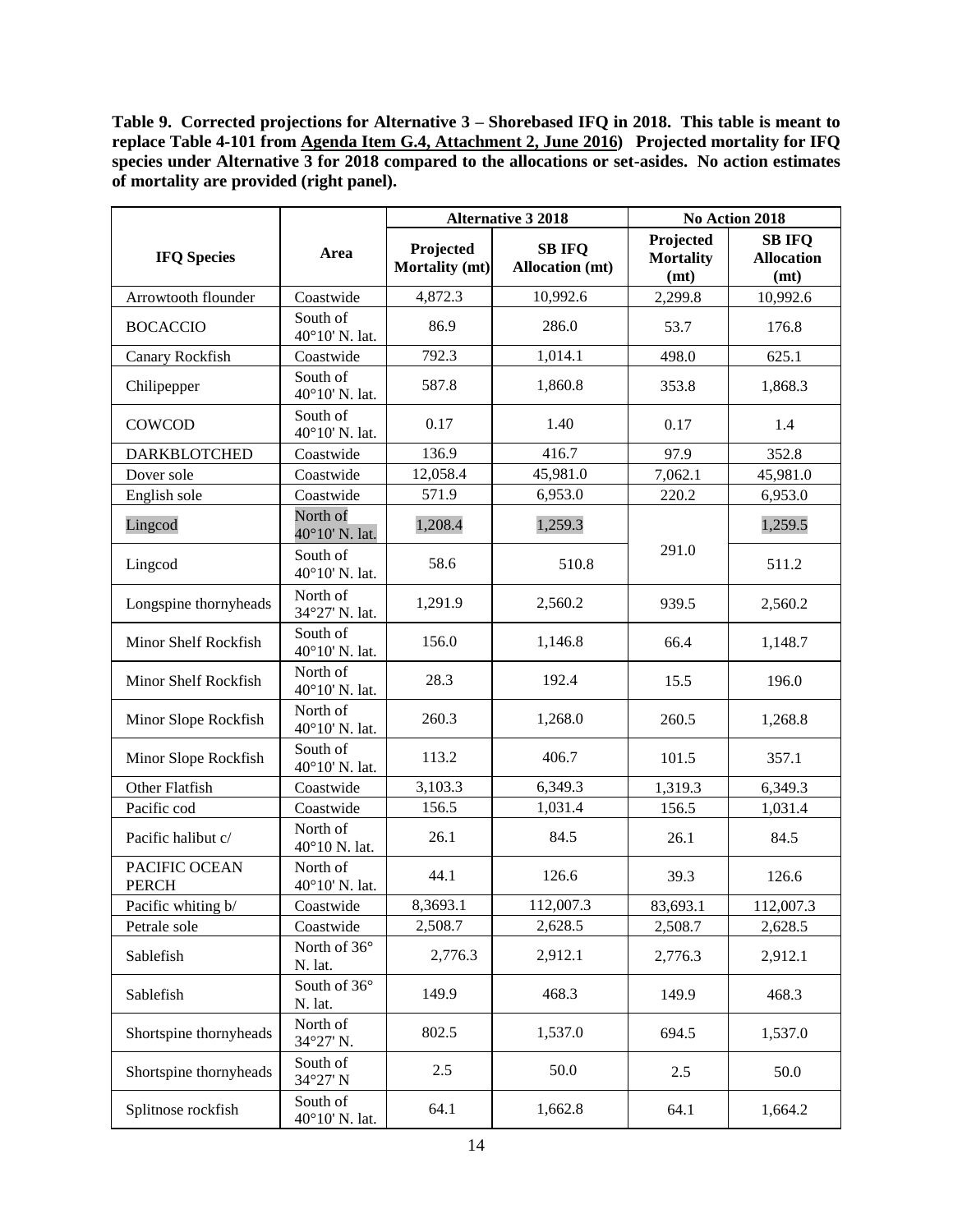| Starry flounder              | Coastwide                           | 23.5    | 630.9    | 10.0    | 630.9   |
|------------------------------|-------------------------------------|---------|----------|---------|---------|
| Widow rockfish               | Coastwide                           | 8,583.1 | 10,661.5 | 1.078.8 | 1,340.1 |
| YELLOWEYE<br><b>ROCKFISH</b> | Coastwide                           | 0.08    | 1.15     | 0.08    |         |
| Yellowtail rockfish          | North of<br>$40^{\circ}10'$ N. lat. | 3,979.1 | 4,075.4  | 1,347.9 | 4,084.2 |

a/ Pacific halibut is managed using IBQ, see regulations at §660.140. Starting in 2015, the maximum IBQ allocation is 45 mt, see (§660.55 (m)). There is no projection model for Pacific halibut bycatch.

b/ As stated in regulations (§660.55 (m)), a Pacific halibut set-aside of 10 mt, to accommodate bycatch in the at-sea Pacific whiting fisheries and in the shorebased trawl sector south of  $40^{\circ}10'$  N. latitude (estimated to 5 mt each). There is no projection model for Pacific halibut bycatch.

# **Housekeeping Revisions to Harvest Control Rule for Big Skate Under Alternative 3**

In [Agenda Item G.4.a, Attachment 3](http://www.pcouncil.org/wp-content/uploads/2016/06/G4_Att3_SpexTables_JUN2016BB.pdf) and in Table 2-1 in [Agenda Item G.4.a, Attachment 2,](http://www.pcouncil.org/wp-content/uploads/2016/06/G4_Att2_Analysis_Doc_JUN2016BB.pdf) the harvest control rule for Alternative 3 (FPA) states that big skate will be managed as an ecosystem component (EC) species (i.e., no harvest control rules or specifications). However, the Council took action in November to move big skate into the fishery and therefore the correct harvest control rule is  $ABC = ACL$  ( $P^*=$ .45).

# **Recommendations:**

**Harvest Specifications, Harvest Guidelines and Allocations**

- **The GMT recommends the Council consider increasing the darkblotched ACL and make the difference between these ACLs and the Council's initial FPA ACLs a buffer (i.e. off-the-top deduction from the ACL) The GMT also recommends that a long-term solution to address bycatch constraints in the at-sea whiting sectors continue to be pursued**
- **The GMT recommends the Council consider increasing the POP ACL, while maintaining the target year in the current rebuilding plan and make the difference between these ACLs and the Council's initial FPA ACLs a buffer (i.e. off-the-top deduction from the ACL). The GMT also recommends that a long-term solution to address bycatch constraints in the at-sea whiting sectors continue to be pursued**
- **The GMT recommends that the Council reconsider the No Action canary rockfish ACL and options presented in [Table 3](#page-6-0) to address unexpected mortality, and to provide flexibility in management of canary rockfish in 2017-2018**.**(Action Items #5 and #6)**

**Update to Routine Management Measures**

- **The GMT recommends that the Council confirm the PPA for Big Skate trip limits as the final preferred alternative (FPA). (Action Item #9)**
- **The GMT recommends the sablefish trip limits in [Table 4,](#page-8-0) as well as confirm the PPA sharing allocation for LE:OA of 70:30 for S of 36°N. lat.(Action Item #11)**
- **The GMT recommends the Council consider the California commercial nearshore trip limit increases for the shallow and deeper nearshore rockfishes south of 40°10' N. latitude**
- **The GMT recommends the Council adopt the PPA management measures and season structure for the Washington and Oregon recreational fisheries as described**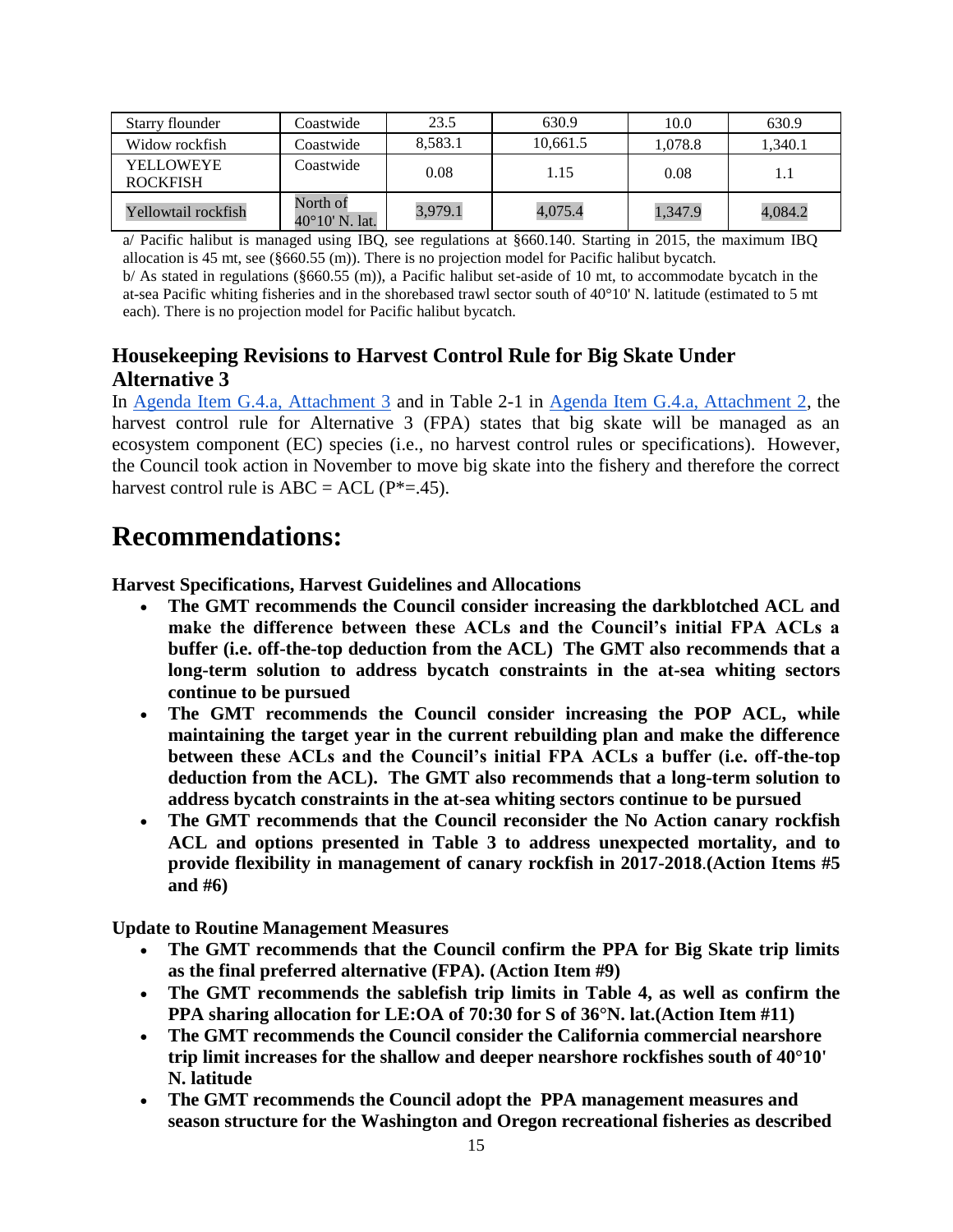**under Alternative 3 in [Agenda Item G.4, Attachment 2](http://www.pcouncil.org/wp-content/uploads/2016/06/G4_Att2_Analysis_Doc_JUN2016BB.pdf) with no changes.(Action Items #14 and #15)**

 **The GMT recommends the Council consider the PPA management measures and season structure as described in [Agenda Item G.4.b, Supplemental CDFW Report.](http://www.pcouncil.org/wp-content/uploads/2016/06/G4a_Sup_CDFW_Rpt1_JUN2016BB.pdf) (Action Item #16)**

**New Management Measures**

- **Adjustments to the Trawl Rockfish Conservation Area North of Cape Alava**
	- o **The GMT recommends the Council consider reopening the shelf north of Cape Alava to non-tribal bottom trawling (i.e., 100-150 RCA year-round)**
- **RCA adjustment in California** 
	- o **The GMT recommends changes to the non-trawl RCAs in CA to: (1) adjust the RCA seaward boundary from the 150 fathom line to the 125 fathom line between 40°10' N. latitude and 34°27' N. latitude; (2) adjust the RCA shoreward boundary from the 60 fathom line to the 75 fathom line south of 34°27' N. latitude.**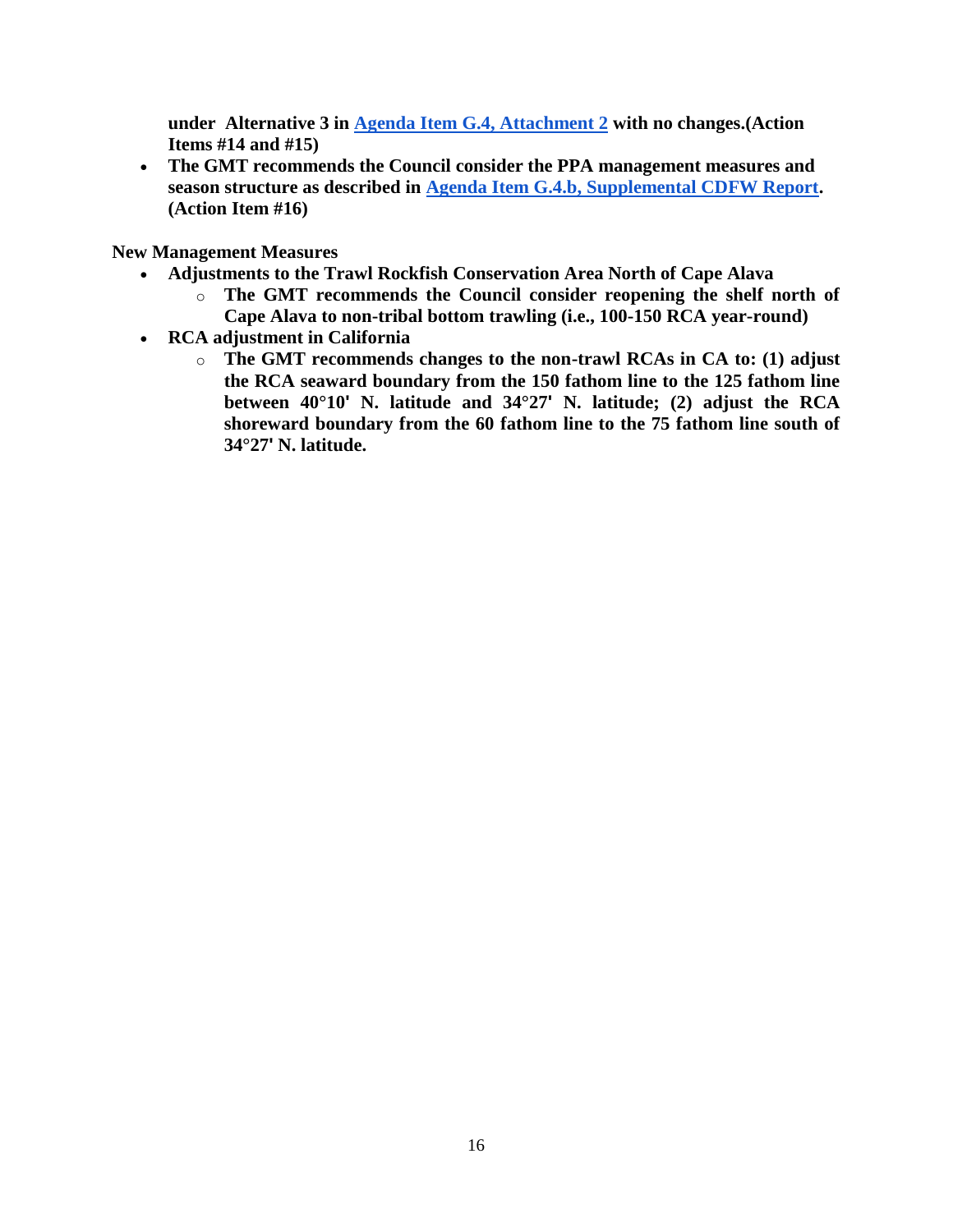# **Attachment 1. Pacific Ocean Perch Rebuilding Analysis Presented to the Council and Approved by the SSC in November 2015.**

Agenda Item I.4. Attachment 7 November 2015

## WEST COAST PACIFIC OCEAN PERCH PROJECTIONS FROM THE 2011 REBUILDING ANALYSIS WITH ACTUAL CATCH NUMBER IN 2011-2014, AND ACLS IN 2015 AND 2016

*Owen Hamel, NWFSC, October 7, 2015*

Table 1. Catch values used in the updated rebuilding analysis for 2011 – 2016.

| Year | <b>ACL</b> | <b>Estimated</b> or<br><b>Assumed Catch</b> |
|------|------------|---------------------------------------------|
| 2011 | 180        | 62                                          |
| 2012 | 183        | 56                                          |
| 2013 | 150        | 58                                          |
| 2014 | 153        | 71                                          |
| 2015 | 158        | 158                                         |
| 2016 | 164        | 164                                         |